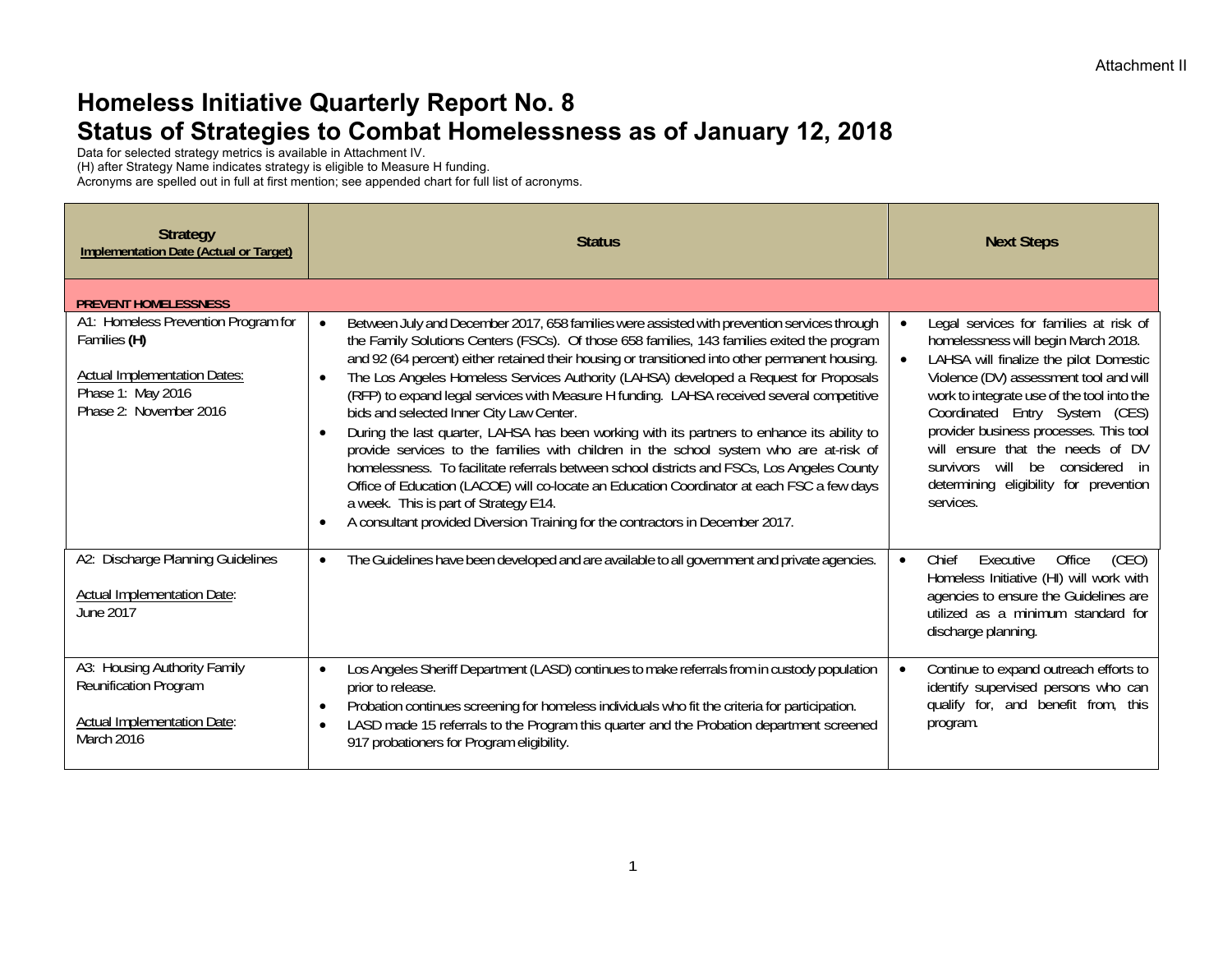| <b>Strategy</b><br><b>Implementation Date (Actual or Target)</b>                                                                                                                                                   | <b>Status</b>                                                                                                                                                                                                                                                                                                                                                                                                                                                                                                                                                                                                                                                                                                                                                                                                                                                                                                                                                                                                                                                                                                                                                                                                                                                                                                                                                                                                                                                                                                                                                                                                                                                                                                                                 | <b>Next Steps</b>                                                                                                                                                                                                                                                                                                                                                                                      |
|--------------------------------------------------------------------------------------------------------------------------------------------------------------------------------------------------------------------|-----------------------------------------------------------------------------------------------------------------------------------------------------------------------------------------------------------------------------------------------------------------------------------------------------------------------------------------------------------------------------------------------------------------------------------------------------------------------------------------------------------------------------------------------------------------------------------------------------------------------------------------------------------------------------------------------------------------------------------------------------------------------------------------------------------------------------------------------------------------------------------------------------------------------------------------------------------------------------------------------------------------------------------------------------------------------------------------------------------------------------------------------------------------------------------------------------------------------------------------------------------------------------------------------------------------------------------------------------------------------------------------------------------------------------------------------------------------------------------------------------------------------------------------------------------------------------------------------------------------------------------------------------------------------------------------------------------------------------------------------|--------------------------------------------------------------------------------------------------------------------------------------------------------------------------------------------------------------------------------------------------------------------------------------------------------------------------------------------------------------------------------------------------------|
| A4: Discharges from Foster Care and<br>Juvenile Probation<br><b>Actual Implementation Date:</b><br>Phase 1: January 2018<br>Target Implementation Date:<br>Phase 2: July 2018                                      | Phase I:<br>An assessment of workload issues and recommendation for additional staffing resulting from<br>$\bullet$<br>enhanced/strengthened policies to prevent discharges into homelessness is underway.<br>To support the Department of Children and Family Services (DCFS) staff and be a resource for<br>$\bullet$<br>current and former foster youth on housing issues, Coordinated Entry System for Youth (CESY)<br>lead agencies began co-locating in DCFS offices in Service Planning Areas (SPA) 1, 2, and 3.<br>Additional DCFS offices coming on board throughout February 2018, as logistics are worked<br>out.<br>DCFS, Probation, and homeless service providers participated in Design Day session to learn<br>$\bullet$<br>about the resources available through Homeless Service Delivery System and design pilots<br>described below that are supported by the Home for Good Youth Funders Collaborative.<br>o Pilots in SPA 2 and 3 focused on connecting CESY lead to discharging youth<br>and youth in AB12 are underway.<br>o Ongoing discussion around pilot strengthening connection between Probation<br>and CESY. Pilot targeted for February 2018<br>DCFS Bureau of Information Services is developing a web-based questionnaire for Transition<br>$\bullet$<br>Age Youth (TAY) to complete upon exiting foster care. Survey will collect data on housing<br>status. Youth will be encouraged to complete survey upon discharge and six months post-<br>discharge.<br>Phase II will involve:<br>Full implementation of strengthened policy and potentially additional DCFS staffing;<br>$\bullet$<br>Expansion of pilots described above; and<br>$\bullet$<br>Enhanced data collection.<br>$\bullet$<br>$\bullet$ | Monitor implementation of DCFS Pilots.<br>$\bullet$<br>Prepare for<br>implementation<br>of<br>$\bullet$<br>Probation Pilot.<br>Design Day Session II scheduled for<br>$\bullet$<br>February 22, 2018 to discuss DCFS<br>and Probation Pilot activity and allow<br>opportunity for DCFS and Probation to<br>educate homeless services providers<br>on resources available<br>through<br>DCFS/Probation. |
| A5: Homeless Prevention Program for<br>Individuals (H)<br><b>Target Implementation Dates</b><br>Homeless prevention services:<br>February 2018<br>Legal services for people at risk of<br>homelessness: March 2018 | Unexpected delays have pushed back the anticipated start date of homeless prevention<br>$\bullet$<br>services for individuals by one month. The new implementation date is February 1, 2018.<br>LAHSA has sent a communication to the adult and youth providers with Rapid Re-Housing<br>$\bullet$<br>(RRH) contracts (Strategy B3) to inform them of amendments to add funding for prevention<br>services.<br>LAHSA is working to finalize a screening tool for prevention services that will be rolled out with<br>$\bullet$<br>the program.<br>Award recommendations for legal services prevention programs will be submitted to the LAHSA<br>$\bullet$<br>Commission in January 2018. The anticipated start date has also been pushed back one month<br>to March 1, 2018.                                                                                                                                                                                                                                                                                                                                                                                                                                                                                                                                                                                                                                                                                                                                                                                                                                                                                                                                                                 | LAHSA will convene program on-<br>boarding meetings with the agencies<br>who are awarded prevention and legal<br>services funding.<br>Additional meetings and guidance will<br>be held over the next quarter to ensure<br>successful implementation of the<br>prevention services.                                                                                                                     |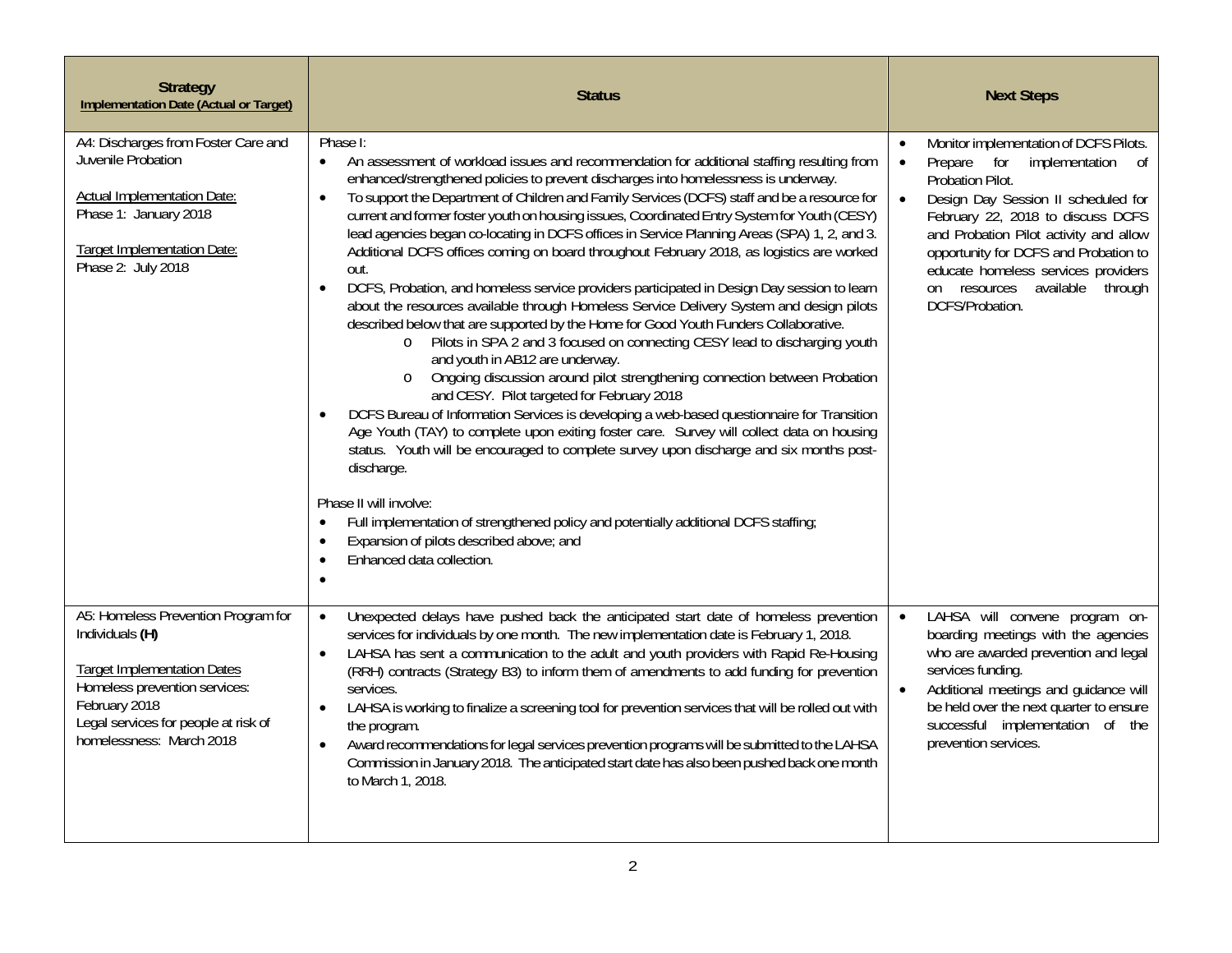| <b>Strategy</b><br><b>Implementation Date (Actual or Target)</b>                                                                                                                                                                                          | <b>Status</b>                                                                                                                                                                                                                                                                                                                                                                                                                                                                                                                                                                                                                                                                                                                                                                                                                                                                    | <b>Next Steps</b>                                                                                                                                                                                                                                                                                                                                                                                                                                                                                                                                                                                                                                                           |
|-----------------------------------------------------------------------------------------------------------------------------------------------------------------------------------------------------------------------------------------------------------|----------------------------------------------------------------------------------------------------------------------------------------------------------------------------------------------------------------------------------------------------------------------------------------------------------------------------------------------------------------------------------------------------------------------------------------------------------------------------------------------------------------------------------------------------------------------------------------------------------------------------------------------------------------------------------------------------------------------------------------------------------------------------------------------------------------------------------------------------------------------------------|-----------------------------------------------------------------------------------------------------------------------------------------------------------------------------------------------------------------------------------------------------------------------------------------------------------------------------------------------------------------------------------------------------------------------------------------------------------------------------------------------------------------------------------------------------------------------------------------------------------------------------------------------------------------------------|
| <b>SUBSIDIZE HOUSING</b>                                                                                                                                                                                                                                  |                                                                                                                                                                                                                                                                                                                                                                                                                                                                                                                                                                                                                                                                                                                                                                                                                                                                                  |                                                                                                                                                                                                                                                                                                                                                                                                                                                                                                                                                                                                                                                                             |
| B1: Provide Subsidized Housing to<br>Homeless Disabled Individuals<br><b>Pursuing Supplemental Security</b><br>Income (SSI) (H)<br><b>Actual Implementation Dates:</b><br>Phase 1: June 2016<br>Phase 2: October 2016                                     | The maximum monthly subsidy amount was increased from \$400 to \$475 for new subsidy<br>$\bullet$<br>issuances effective December 1, 2017. This, combined with \$100 from the participants'<br>General Relief (GR) grant, provides for a rental amount up to \$575 per month.<br>Continuing to monitor Strategy B1 subsidy issuances across all 14 GR offices.<br>$\bullet$<br>Re-enforcement training was provided to staff to better identify participants eligible for Strategy<br>$\bullet$<br>B1 subsidies funded under AB 109 (one of the funding sources for Strategy B1).                                                                                                                                                                                                                                                                                                | Continue onboarding activities for new<br>$\bullet$<br>staff funded through Measure H.<br>Continue to work with partners to<br>$\bullet$<br>implement and better integrate Strategy<br>B1 with other Strategies.<br>Assess feedback of Lived Experience<br>$\bullet$<br>Advisory Group.<br>Convene a meeting with community<br>volunteers who have expressed an<br>interest in Strategy B1 to share the<br>Strategy B1 Implementation Plan for<br>Measure H funding to gather feedback<br>to inform the implementation.<br>Convene a meeting with the ten faith-<br>based organizations who expressed an<br>interest in Strategy B1 to explore how<br>we can work together. |
| B2: Expand Interim Assistance<br>Reimbursement to additional County<br>Departments and LAHSA<br><b>Target Implementation Date:</b><br><b>July 2018</b>                                                                                                    | CEO continues discussions with Department of Public Social Services (DPSS) around<br>$\bullet$<br>assessment of workload impact for handling Interim Assistance Reimbursement (IAR) on behalf<br>of additional County departments and LAHSA.<br>To inform the assessment of DPSS' workload, a comprehensive IAR collection fact sheet and<br>$\bullet$<br>flow chart was prepared by DPSS for interested departments and LAHSA to assist them in<br>assessing their ability to comply with State requirements for IAR claims and project what the<br>anticipated workload would be both internally, and in claims for DPSS to process.                                                                                                                                                                                                                                           | CEO will send the IAR fact sheet and<br>$\bullet$<br>flow chart to interested departments<br>and LAHSA by January 24, 2018.<br>Meeting will be convened<br>$\bullet$<br>in<br>2018<br>with<br>March<br>impacted<br>departments to discuss anticipated<br>needs.                                                                                                                                                                                                                                                                                                                                                                                                             |
| B3: Partner with Cities to Expand Rapid<br>Re-Housing (RRH) (H)<br><b>Actual Implementation Dates:</b><br>Housing and Jobs Collaborative (HJC):<br>January 2016<br>LAHSA's Family and Youth RRH:<br>September 2016<br>LAHSA's Single Adult RRH: July 2017 | Abt Associates held a two-day boot camp for RRH programs on December 5 and 6, 2017,<br>$\bullet$<br>funded by the U.S. Department of Housing and Urban Development (HUD).<br>LAHSA began piloting an Active Contract Management model with adult RRH providers in<br>$\bullet$<br>October. As part of this effort, LAHSA will be providing agencies access to a monthly<br>dashboard featuring their agency performance. Additionally, LAHSA will provide an analyst<br>who will review the report data with each agency monthly.<br>The Department of Health Services (DHS) facilitated meetings with agencies' leadership in<br>$\bullet$<br>October and December to discuss programmatic issues.<br>In addition to holding monthly one-on-one calls with each provider, DHS facilitated a case<br>$\bullet$<br>conferencing call between all providers and Brilliant Corners. | LAHSA received approval from HUD to<br>$\bullet$<br>host monthly boot-camps through the<br>end of the fiscal year.<br>In February, LAHSA will begin to host a<br>RRH learning community with program<br>managers.<br>LAHSA, with DHS participation, has<br>$\bullet$<br>been working on creating policies<br>around prioritization, which will be<br>implemented for RRH<br>programs<br>sometime this fiscal year.                                                                                                                                                                                                                                                          |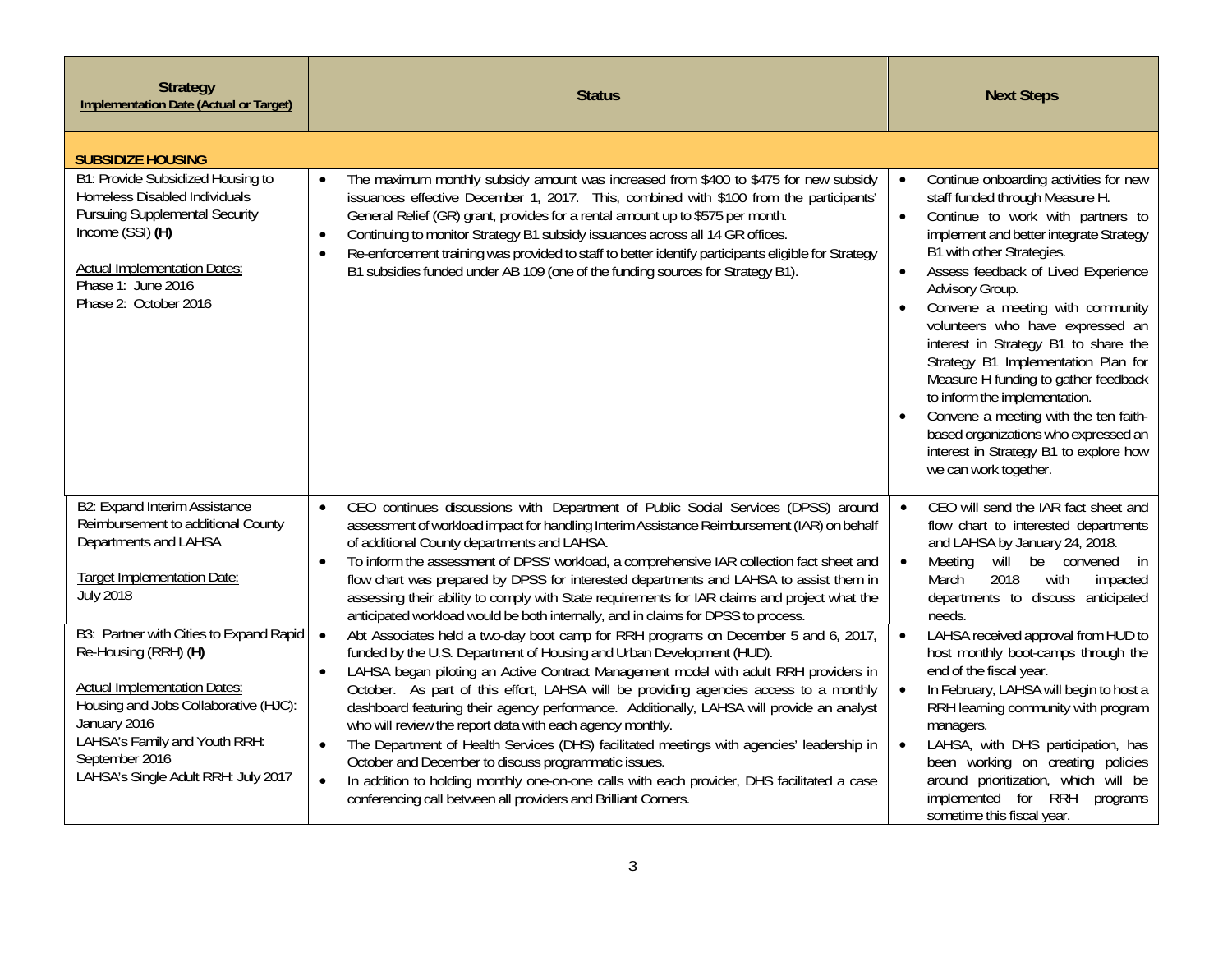| <b>Strategy</b><br><b>Implementation Date (Actual or Target)</b>                                                 | <b>Status</b>                                                                                                                                                                                                                                                                                                                                                                                                                                                                                                                                                                                                                                                                                                                                                                                                                                                                                                                                                                                                                                                                                                                                                                                                                                                                                                                                                                                                                                                                                                                                                                                                                                                                                                                                                                                                                                                                                       | <b>Next Steps</b>                                                                                                                                                                                                                                                                                         |
|------------------------------------------------------------------------------------------------------------------|-----------------------------------------------------------------------------------------------------------------------------------------------------------------------------------------------------------------------------------------------------------------------------------------------------------------------------------------------------------------------------------------------------------------------------------------------------------------------------------------------------------------------------------------------------------------------------------------------------------------------------------------------------------------------------------------------------------------------------------------------------------------------------------------------------------------------------------------------------------------------------------------------------------------------------------------------------------------------------------------------------------------------------------------------------------------------------------------------------------------------------------------------------------------------------------------------------------------------------------------------------------------------------------------------------------------------------------------------------------------------------------------------------------------------------------------------------------------------------------------------------------------------------------------------------------------------------------------------------------------------------------------------------------------------------------------------------------------------------------------------------------------------------------------------------------------------------------------------------------------------------------------------------|-----------------------------------------------------------------------------------------------------------------------------------------------------------------------------------------------------------------------------------------------------------------------------------------------------------|
|                                                                                                                  |                                                                                                                                                                                                                                                                                                                                                                                                                                                                                                                                                                                                                                                                                                                                                                                                                                                                                                                                                                                                                                                                                                                                                                                                                                                                                                                                                                                                                                                                                                                                                                                                                                                                                                                                                                                                                                                                                                     | Continue to conduct monthly calls with<br>$\bullet$<br>agencies.                                                                                                                                                                                                                                          |
| B4: Facilitate Utilization of Federal<br>Housing Subsidies (H)<br><b>Actual Implementation Date:</b><br>May 2016 | The Housing Authority of the County of Los Angeles (HACoLA) has executed agreements with<br>$\bullet$<br>the Housing Authority of the City of Los Angeles (HACLA) and the Housing Authority of the City<br>of Long Beach (HACLB) to implement or enhance incentive programs for homeless individuals<br>and families needing permanent supportive housing, utilizing Measure H funds. Agreements<br>are in process or under review with housing authorities in Redondo Beach, Pomona, Pasadena,<br>Burbank, and Glendale.<br>The following events reflect HACoLA's efforts to share information with the landlord community<br>$\bullet$<br>about available incentive programs:<br>o A landlord incentive brunch took place on October 12, 2017, hosted by People<br>Assisting the Homeless (PATH).<br>HACoLA participated in the Apartment Association of Greater Los Angeles (AAGLA)<br>$\circ$<br>conference on October 18, 2017.<br>HACoLA was invited to and made a presentation at the Tulare County Summit on<br>$\circ$<br>October 25, 2017.<br>HACoLA hosted a table at the Annual Taste of Soul on October 21, 2017.<br>$\circ$<br>HACoLA attended the Veteran Stand Down event at the West LA Veteran Affairs<br>$\circ$<br>Campus on October 27, 2017.<br>A HouseLA Event is planned for April 11, 2018, in SPA 5 with Supervisor Kuehl.<br>$\circ$<br>HACoLA will continue to partner with PATH and LAHSA on future events as well as<br>the administration of the incentives offered under this Strategy.<br>On April 11, 2017, HACoLA was determined by HUD to be a shortfall agency due to federal<br>$\bullet$<br>funding limitations. As such, no new homeless families can be admitted onto the Housing<br>Choice Voucher Program. However, lease-up activities continue with the Continuum of<br>Care/Shelter Plus Care and Veteran Affairs Supportive Housing (VASH) programs. | HACoLA will schedule additional<br>HouseLA events with other local public<br>housing authorities receiving Measure<br>H funding under this Strategy. HACoLA<br>will continue its marketing and outreach<br>efforts to recruit new property<br>owners/managers to participate in its<br>incentive program. |
| <b>B5: Expand General Relief Housing</b><br><b>Subsidies</b><br>Target Implementation Date:<br>December 2017     | DPSS implemented the automation to increase the maximum monthly housing subsidy amount<br>$\bullet$<br>from \$400 to \$475 for new subsidy issuances effective December 1, 2017. This, combined<br>with \$100 from the participants' GR grant, provides for a housing subsidy of \$575 per month.                                                                                                                                                                                                                                                                                                                                                                                                                                                                                                                                                                                                                                                                                                                                                                                                                                                                                                                                                                                                                                                                                                                                                                                                                                                                                                                                                                                                                                                                                                                                                                                                   | DPSS will convene a meeting with<br>$\bullet$<br>community volunteers to<br>gather<br>feedback on Strategy B5 to inform<br>implementation of the GR Housing<br>Subsidy Program.                                                                                                                           |
| B6: Family Reunification Housing<br>Subsidy (H)                                                                  | DCFS conducts monthly meetings with Community Development Commission (CDC) and<br>$\bullet$<br>contracted agencies.                                                                                                                                                                                                                                                                                                                                                                                                                                                                                                                                                                                                                                                                                                                                                                                                                                                                                                                                                                                                                                                                                                                                                                                                                                                                                                                                                                                                                                                                                                                                                                                                                                                                                                                                                                                 | DCFS will continue to ramp up efforts to<br>$\bullet$<br>increase the number of families housed<br>and employed.                                                                                                                                                                                          |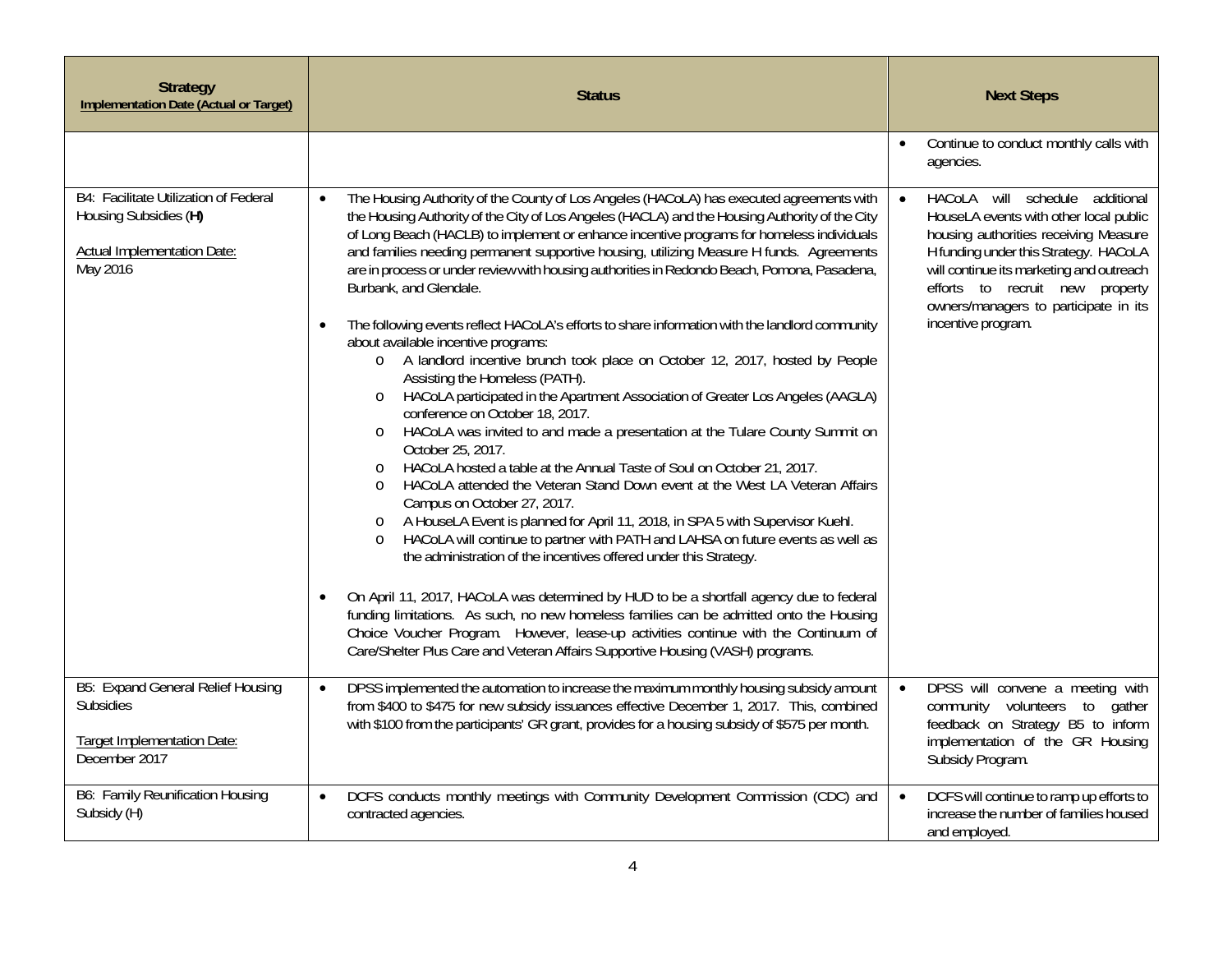| <b>Strategy</b><br><b>Implementation Date (Actual or Target)</b>                                                       | <b>Status</b>                                                                                                                                                                                                                                                                                                                                                                                                                                                                                                                                                                                                                                                                                                                                                                                                                                                                                                                                                                                                                                                                                                                                                                                                                                                                                                                                                                                                                                                                                                                                                                                                                                                                                                                                                                                                                                                                                                                                       | <b>Next Steps</b>                                                                                                                                                                                                                                                                                                                                                                                                                                                                                                                                                                                                                                                                                                                                                                                                                                                                                                                            |
|------------------------------------------------------------------------------------------------------------------------|-----------------------------------------------------------------------------------------------------------------------------------------------------------------------------------------------------------------------------------------------------------------------------------------------------------------------------------------------------------------------------------------------------------------------------------------------------------------------------------------------------------------------------------------------------------------------------------------------------------------------------------------------------------------------------------------------------------------------------------------------------------------------------------------------------------------------------------------------------------------------------------------------------------------------------------------------------------------------------------------------------------------------------------------------------------------------------------------------------------------------------------------------------------------------------------------------------------------------------------------------------------------------------------------------------------------------------------------------------------------------------------------------------------------------------------------------------------------------------------------------------------------------------------------------------------------------------------------------------------------------------------------------------------------------------------------------------------------------------------------------------------------------------------------------------------------------------------------------------------------------------------------------------------------------------------------------------|----------------------------------------------------------------------------------------------------------------------------------------------------------------------------------------------------------------------------------------------------------------------------------------------------------------------------------------------------------------------------------------------------------------------------------------------------------------------------------------------------------------------------------------------------------------------------------------------------------------------------------------------------------------------------------------------------------------------------------------------------------------------------------------------------------------------------------------------------------------------------------------------------------------------------------------------|
| <b>Actual Implementation Date:</b><br>January 2017                                                                     | Outcomes:<br>$\bullet$<br>o Total children referred: 396<br>o Total families enrolled: 116<br>o Total children permanently housed: 108<br>o Total families permanently housed: 50                                                                                                                                                                                                                                                                                                                                                                                                                                                                                                                                                                                                                                                                                                                                                                                                                                                                                                                                                                                                                                                                                                                                                                                                                                                                                                                                                                                                                                                                                                                                                                                                                                                                                                                                                                   |                                                                                                                                                                                                                                                                                                                                                                                                                                                                                                                                                                                                                                                                                                                                                                                                                                                                                                                                              |
| B7: Interim/Bridge Housing for Those<br>Exiting Institutions (H)<br><b>Actual Implementation Date:</b><br>October 2016 | LAHSA, in conjunction with the County Health Agency, continued work to develop a universal<br>$\bullet$<br>referral system into, across, and between LAHSA and Health Agency-funded outreach and<br>shelter providers. A triaging/screening tool was developed and approved by LAHSA and the<br>Health Agency to assist with receiving and routing referrals from hospitals, LASD, Probation,<br>and other agencies. This triaging and screening tool will be utilized to determine the appropriate<br>placement.<br>A training with MLK Community Hospital and the Department of Public Health (DPH) staff,<br>along with SPA 6 Crisis and Bridge Housing providers, First to Serve and Volunteers of<br>America, was convened during this quarter. LAHSA provided an overview of E8 and B7 funded<br>Crisis and Bridge housing programs and assisted in fostering and developing of enhanced<br>referral networks between hospitals, DPH, and community providers to ensure seamless<br>connection to funded shelter programs.<br>The Los Angeles County Participant Reporting System (LACPRS), DPH-Substance Abuse<br>$\bullet$<br>Prevention and Control's (SAPC) primary data collection repository, was revised to add<br>Measure H and other homeless-related metrics.<br>LAHSA, DHS, and DPH finalized protocols for admitting persons with active cases of<br>$\bullet$<br>Hepatitis A into recuperative care beds at MLK Community Hospital. The protocol also includes<br>procedural steps for discharge from hospitals, along with agreed upon processes for referral<br>and transport from hospitals to Measure H shelter programs once the person has been<br>stabilized and is no longer infectious.<br>DHS and DMH have hired coordinators dedicated to receiving and routing shelter program<br>$\bullet$<br>referrals, and facilitating placement into Health Agency and Measure H funded Interim and<br>Bridge housing programs. | DPH-SAPC will host a Recovery Bridge<br>$\bullet$<br>Housing (RBH) Provider Network<br>meeting focused on new authorization<br>and discharge procedures, recent<br>transition to the electronic health<br>records system (Sage), and other<br>implementation or contract related<br>issues experienced by RBH providers.<br>Convene bimonthly meetings with the<br>RBH Provider Network, and implement<br>provider training plans on homeless<br>assessment tools and linkage to the<br>Coordinated Entry System (CES).<br>Trainings will be scheduled during the<br>third quarter of Fiscal Year 2017-2018.<br>LAHSA posted a job description for a<br>Crisis/Bridge housing<br>placement<br>coordinator. Upon hiring, LAHSA and<br>the Health Agency will implement the<br>universal referral system into its B7<br>funded Bridge Housing programs.<br>Work will continue to develop a real-<br>$\bullet$<br>time bed availability system. |
| B8: Housing Choice Vouchers for<br>Permanent Supportive Housing<br><b>Actual Implementation Date:</b>                  | On April 11, 2017, HUD deemed HACoLA as a shortfall agency due to federal funding<br>$\bullet$<br>limitations. HACoLA was required to suspend all vouchers and applications issued for the<br>Housing Choice Voucher Program (HCV).                                                                                                                                                                                                                                                                                                                                                                                                                                                                                                                                                                                                                                                                                                                                                                                                                                                                                                                                                                                                                                                                                                                                                                                                                                                                                                                                                                                                                                                                                                                                                                                                                                                                                                                 | HACoLA will resume leasing activities<br>once the suspension is lifted.                                                                                                                                                                                                                                                                                                                                                                                                                                                                                                                                                                                                                                                                                                                                                                                                                                                                      |
| June 2016                                                                                                              |                                                                                                                                                                                                                                                                                                                                                                                                                                                                                                                                                                                                                                                                                                                                                                                                                                                                                                                                                                                                                                                                                                                                                                                                                                                                                                                                                                                                                                                                                                                                                                                                                                                                                                                                                                                                                                                                                                                                                     |                                                                                                                                                                                                                                                                                                                                                                                                                                                                                                                                                                                                                                                                                                                                                                                                                                                                                                                                              |
| <b>INCREASE INCOME</b><br>C1: Enhance the CalWORKs<br>Subsidized Employment Program for<br><b>Homeless Families</b>    | Since implementation in December 2016, 586 homeless families have been referred to<br>$\bullet$<br>community-based organizations for services and 282 subsidized placements and 22<br>unsubsidized employment placements have been reported as of January 18, 2018.                                                                                                                                                                                                                                                                                                                                                                                                                                                                                                                                                                                                                                                                                                                                                                                                                                                                                                                                                                                                                                                                                                                                                                                                                                                                                                                                                                                                                                                                                                                                                                                                                                                                                 | <b>DPSS</b><br>Greater<br>$\bullet$<br>Avenues<br>for<br>Independence (GAIN) Program and the<br>South Bay Workforce Investment Board                                                                                                                                                                                                                                                                                                                                                                                                                                                                                                                                                                                                                                                                                                                                                                                                         |
|                                                                                                                        |                                                                                                                                                                                                                                                                                                                                                                                                                                                                                                                                                                                                                                                                                                                                                                                                                                                                                                                                                                                                                                                                                                                                                                                                                                                                                                                                                                                                                                                                                                                                                                                                                                                                                                                                                                                                                                                                                                                                                     | (SBWIB) are working on releasing a                                                                                                                                                                                                                                                                                                                                                                                                                                                                                                                                                                                                                                                                                                                                                                                                                                                                                                           |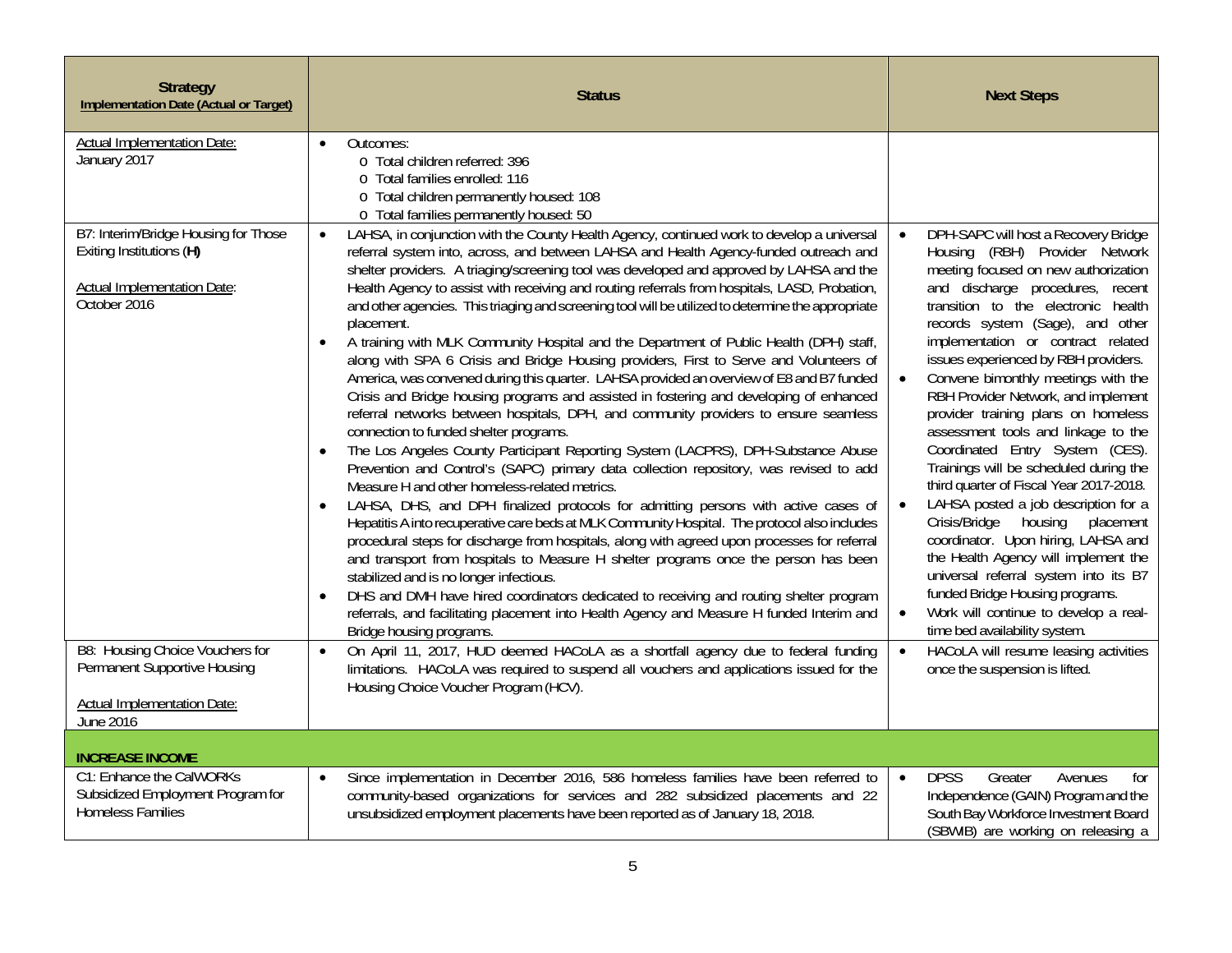| <b>Strategy</b><br><b>Implementation Date (Actual or Target)</b>                                                                                                                                                                                                                                                                                                                                                                                                                                                                                                                                                                                                                                                                                                                                                                                           | <b>Status</b>                                                                                                                                                                                                                                                                                                                                                                                                                                                                                                                                                                                                                                                                                                                                                                                                                                                                                                                                                                                                                                                                                                                                                                                                                                                                                          | <b>Next Steps</b>                                                                                                                                                                                                                                                                                                                                                                                                                                                                                                                                                                                                                                                                                                                                                                                                                                                                                                                                                                                                                                                                             |
|------------------------------------------------------------------------------------------------------------------------------------------------------------------------------------------------------------------------------------------------------------------------------------------------------------------------------------------------------------------------------------------------------------------------------------------------------------------------------------------------------------------------------------------------------------------------------------------------------------------------------------------------------------------------------------------------------------------------------------------------------------------------------------------------------------------------------------------------------------|--------------------------------------------------------------------------------------------------------------------------------------------------------------------------------------------------------------------------------------------------------------------------------------------------------------------------------------------------------------------------------------------------------------------------------------------------------------------------------------------------------------------------------------------------------------------------------------------------------------------------------------------------------------------------------------------------------------------------------------------------------------------------------------------------------------------------------------------------------------------------------------------------------------------------------------------------------------------------------------------------------------------------------------------------------------------------------------------------------------------------------------------------------------------------------------------------------------------------------------------------------------------------------------------------------|-----------------------------------------------------------------------------------------------------------------------------------------------------------------------------------------------------------------------------------------------------------------------------------------------------------------------------------------------------------------------------------------------------------------------------------------------------------------------------------------------------------------------------------------------------------------------------------------------------------------------------------------------------------------------------------------------------------------------------------------------------------------------------------------------------------------------------------------------------------------------------------------------------------------------------------------------------------------------------------------------------------------------------------------------------------------------------------------------|
| Actual Implementation Date:<br>December 2016                                                                                                                                                                                                                                                                                                                                                                                                                                                                                                                                                                                                                                                                                                                                                                                                               | LA County Channel 36 completed the Enhanced-Transitional Employment (E-TSE) program<br>video titled, "A Good Job and a Better Life," and provided a link that was posted on several<br>social media platforms (County's Vimeo account, Twitter, and Facebook).<br>https://vimeo.com/243397756                                                                                                                                                                                                                                                                                                                                                                                                                                                                                                                                                                                                                                                                                                                                                                                                                                                                                                                                                                                                          | RFP for a new E-TSE provider in the<br>Antelope Valley area. The previous<br>provider closed its office in Lancaster<br>after its lease was not renewed.                                                                                                                                                                                                                                                                                                                                                                                                                                                                                                                                                                                                                                                                                                                                                                                                                                                                                                                                      |
| C2: Increase Employment<br>Opportunities for Homeless Adults by<br>Supporting Social Enterprise (H)<br>C2 Implementation Dates:<br>Phase 1 (County adoption of Social<br>Enterprise Preference Program):<br>Actual: October 2016<br>Phase 2 (Enhancement of Countywide<br>procurement processes, supporting<br>creation of Alternative Staffing<br>Organizations (ASOs), and designating<br>ASOs as preferred temporary staffing<br>agency for County and County<br>contractors):<br>Target: October 2017<br>Phase 3 (Place DPSS Transitional<br>Subsidized Employment (TSE) program<br>participants with ASOs):<br>Target: November 2017<br>C7: Subsidized Employment for<br>Homeless Adults (H)<br>C7 Implementation Dates:<br>Phase 1 (Scale LA:RISE model):<br>Actual - July 2017<br>Phase 2 (Implement LA:RISE<br>Countywide): Target - February 2018 | Implementation of LA City LA:RISE continued.<br>$\bullet$<br>The Department of Workforce Development, Aging, and Community Services (WDACS)<br>$\bullet$<br>worked with Roberts Enterprise Development Fund (REDF), a technical assistance consultant,<br>to plan the roll out of LA County LA:RISE (LAC-LA:RISE) to the other Workforce Development<br>Boards (WDB) and to develop the capacity of the regions' Social Enterprises (SEs).<br>WDACS and REDF met with the other WDBs in the region (Southeast Los Angeles County<br>(SELACO), Foothill, South Bay, Pacific Gateway, and Verdugo) to orient them on the LA:RISE<br>model and assist them in developing a plan to adapt the model to their service areas. Three<br>submitted proposals for Measure H funding to implement LA:RISE. WDACS and REDF<br>reviewed and provided technical assistance on the proposals. A contract with Verdugo WDB<br>was finalized and funding issued. Funding for the two other WDBs is targeted for the end of<br>January 2018.<br>REDF engaged approximately 19 SEs throughout the County to assess capacity, provide<br>$\bullet$<br>capacity development technical assistance, assist them in becoming County-certified SEs, and<br>assist them to apply for WDACS' Social Enterprise Master Agreement. | Finalize contracts with remainder<br>$\bullet$<br>0f<br><b>WDBs</b><br>participating<br>by<br>February 1, 2018.<br>Issue Work Order and<br>conduct<br>$\bullet$<br>for<br>LA:RISE<br>Social<br>orientation<br>Enterprise services to interested SEs<br>on WDACS' SE Master Agreement.<br>Amend America's Job Centers<br>California (AJCCs) contracts to include<br>funding and scope of work for<br>implementing AJCC LAC-LA:RISE<br>services.<br>Evaluate SE proposals and finalize<br>$\bullet$<br>contracts with winning SEs by end of<br>February 2018.<br>Conduct LAC-LA:RISE training of<br>contracted SEs and<br>participating<br>AJCCs in March 2018.<br>REDF will begin identifying County-<br>certified SEs that are primed for<br>development into an Alternative<br>Staffing Agency (ASO) as part of the<br>implementation of C2.<br>In the third quarter of FY2017-2018,<br>CEO, WDACS, and the Department of<br>Business and Consumer Affairs<br>(DBCA) will work together to draft an<br>ordinance establishing an SE sub-<br>contractor preference for County<br>contracting. |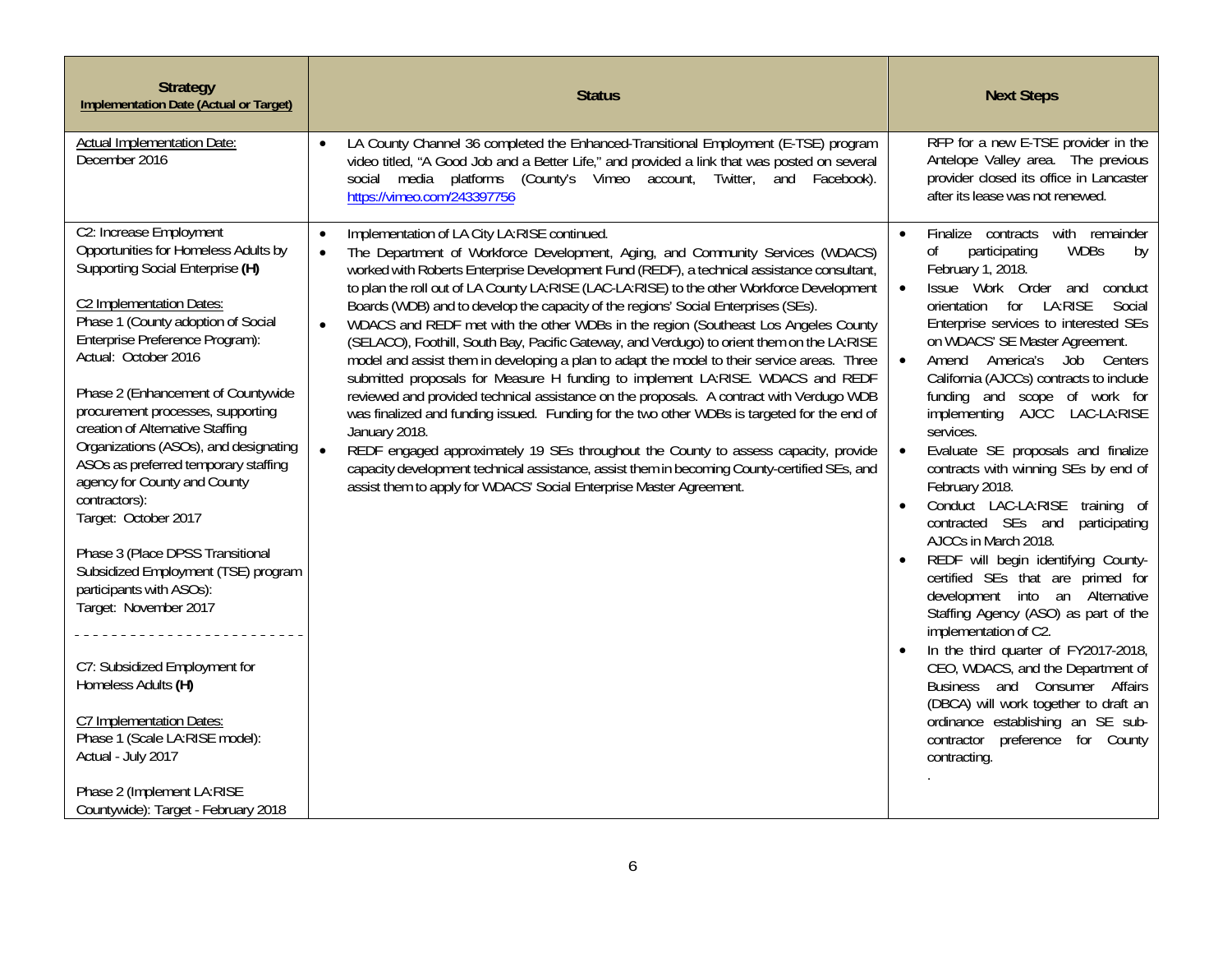| <b>Strategy</b><br>Implementation Date (Actual or Target)                                                                                                                                                                                                                                                                                                                                                                                         | <b>Status</b>                                                                                                                                                                                                                                                                                                                                                                                                                                                                                                                                                                                                                                                                                                                                                                                                                                                                                                                                                                                                                                                                                                                                                                                                                                                                                                                                                                                                                                                                                                                                                                  | <b>Next Steps</b>                                                                                                                                                                                                                                                                                                                                                                                                                                                                                                                                                                                                                   |
|---------------------------------------------------------------------------------------------------------------------------------------------------------------------------------------------------------------------------------------------------------------------------------------------------------------------------------------------------------------------------------------------------------------------------------------------------|--------------------------------------------------------------------------------------------------------------------------------------------------------------------------------------------------------------------------------------------------------------------------------------------------------------------------------------------------------------------------------------------------------------------------------------------------------------------------------------------------------------------------------------------------------------------------------------------------------------------------------------------------------------------------------------------------------------------------------------------------------------------------------------------------------------------------------------------------------------------------------------------------------------------------------------------------------------------------------------------------------------------------------------------------------------------------------------------------------------------------------------------------------------------------------------------------------------------------------------------------------------------------------------------------------------------------------------------------------------------------------------------------------------------------------------------------------------------------------------------------------------------------------------------------------------------------------|-------------------------------------------------------------------------------------------------------------------------------------------------------------------------------------------------------------------------------------------------------------------------------------------------------------------------------------------------------------------------------------------------------------------------------------------------------------------------------------------------------------------------------------------------------------------------------------------------------------------------------------|
| C3: Expand Targeted Recruitment and<br>Hiring Process to Homeless/Recently<br>Homeless People to increase Access<br>to County Jobs<br><b>Actual Implementation Dates:</b><br>Phase I: October 2016<br>Phase II: May 2017                                                                                                                                                                                                                          | Multiple County departments have initiated or are considering initiating programs to hire<br>$\bullet$<br>homeless or recently homeless people.<br>In October 2017, the CEO approved 50 additional positions to hire temporary<br>$\circ$<br>employees in this targeted population.<br>DHS, through its Whole Person Care (WPC) Initiative, is considering hiring community<br>$\circ$<br>workers in this target population. In conjunction with WDACS, DHS has plans to enroll<br>County residents who receive County benefits in a training program to become<br>Certified Nursing Attendants and be eligible to apply for DHS positions.<br>The Career Development Intern classification was revised to include the homeless population as<br>$\bullet$<br>a qualifying specialty requirement.<br>DHR conducted a "train the trainer" session with Chrysalis Santa Monica on December 1, 2017<br>$\bullet$<br>Utilizing DHR's TempLA Registry, over the last quarter DHR hired three additional previously<br>$\bullet$<br>homeless individuals, bringing total hires to 16. They are on temporary assignment in the<br>following departments: Children and Family Services (five), Fire (one), Human Resources<br>(two), Mental Health (one), Public Social Services (five), and Public Works (two).<br>An additional six individuals were recently hired by the TempLA Registry but had not yet started<br>$\bullet$<br>their assignments at the close of the reporting period. This brings the total homeless/housing<br>insecure hired by the County to 22 individuals. | $\bullet$<br>DHR will continue to expand its network<br>and conduct outreach to Community<br>Based Organizations (CBOs) and<br>Social Enterprise Agencies (SEAs) to<br>promote the County, engage them in<br>partnering with the County, and<br>conduct "train the trainer" sessions.                                                                                                                                                                                                                                                                                                                                               |
| <b>Countywide Benefits Entitlement</b><br>Services Teams (CBEST) (H):<br>C4: Establish a Countywide SSI<br>Advocacy Program for People<br>Experiencing Homelessness or at Risk<br>of Homelessness<br>C5: Establish a Countywide Veterans<br>Benefits Advocacy Program for<br><b>Veterans Experiencing Homelessness</b><br>or at Risk of Homelessness<br>C6: Targeted SSI Advocacy for Inmates<br><b>Actual Implementation Date:</b><br>April 2017 | DHS staff in collaboration with DPSS, Department of Mental Health (DMH) & Inner City Law<br>$\bullet$<br>Center held three, four-day CBEST "boot camps" for contracted staff between October and<br>December 2017.<br>DHS staff visited each CBEST Community Based location from October-December 2017 along<br>$\bullet$<br>with CBEST clinical and Inner City Law Center teams.<br>Between October and December 2017, DHS continued to meet with DPSS, LASD, Department<br>$\bullet$<br>of Military and Veterans Affairs (DMVA), Consultation, and Records Retrieval Evaluation<br>Services (CARES) clinical teams, Shelter Partnership and DMH to ensure effective<br>implementation of CBEST.<br>DHS staff continued to educate both the community and other HI strategy staff (i.e., Strategy<br>$\bullet$<br>E6 Outreach Teams, Strategy D2 Jail In Reach and Whole Person Care (WPC) Reentry<br>Program Staff, E7 and E14 Coordinated Entry System leadership) on CBEST resources for<br>disabled individuals experiencing homelessness.<br>Completed implementation of CBEST staff at Pitches Detention Center, Twin Towers<br>$\bullet$<br>Correctional Facility and Men's Central Jail, and Central Regional Detention Facility.<br>In partnership with DPSS, LA County's proposal for Housing and Disability Advocacy Program<br>$\bullet$<br>received funding from California Department of Social Services in the amount of \$17,207,833,<br>which is available for use through June 30, 2020.                                                                    | January 2018: Implement the new<br>$\bullet$<br>CBEST procedures.<br>February 2018: Launch Organizational<br>Representative Payee Program.<br>March 2018: Implement Housing and<br>$\bullet$<br>Disability Advocacy Program (HDAP)<br>funding.<br>March 2018: Complete Implementation<br>of all Measure H CBEST Components.<br>June 2018: Complete coordination with<br>Homeless Systems of Care.<br>September<br>2018:<br>Complete<br>$\bullet$<br>coordination with Health and Mental<br>Health Agency Systems of Care.<br>December<br>2018:<br>Complete<br>$\bullet$<br>coordination with Children's and TAY<br>Systems of Care. |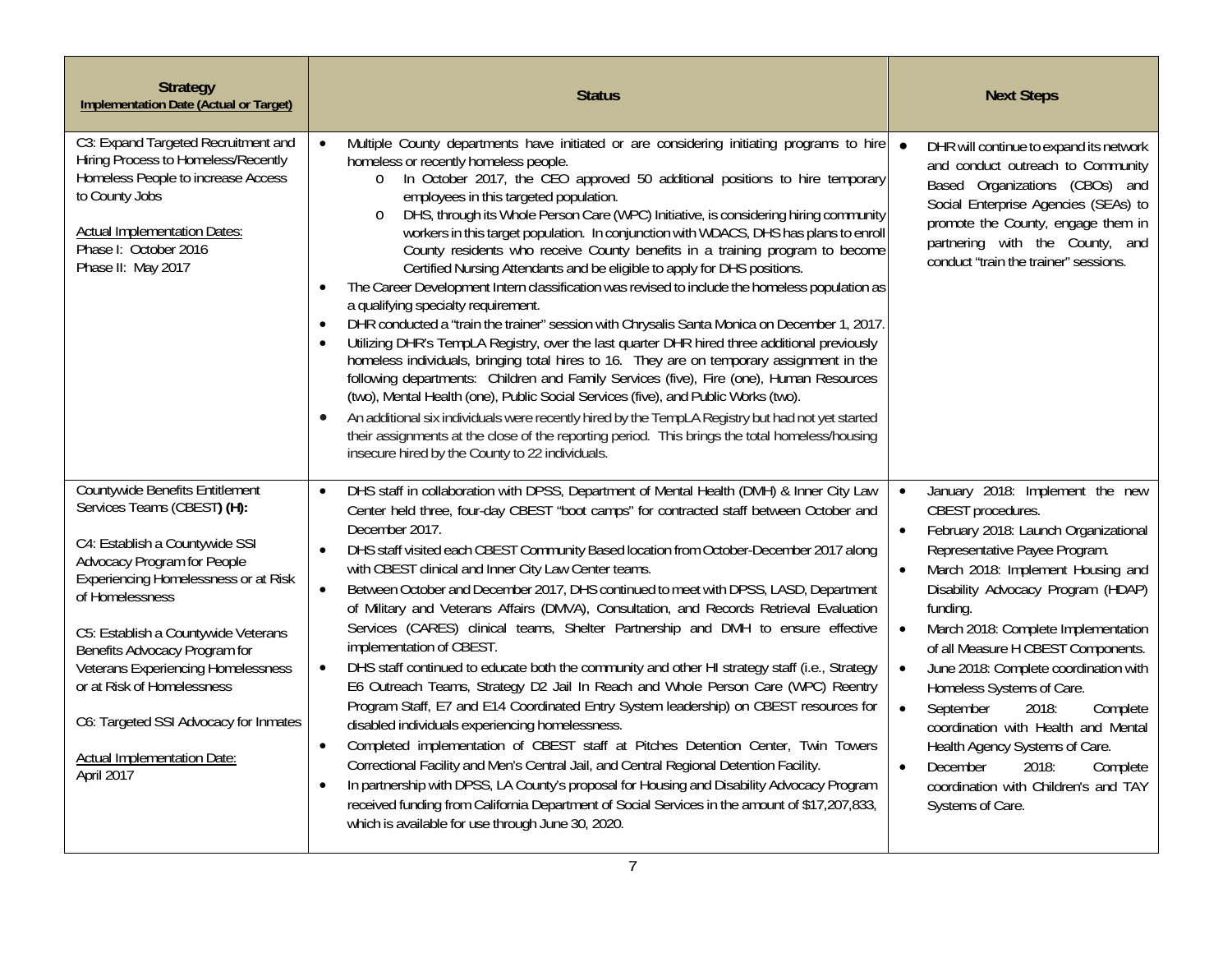| <b>Strategy</b><br><b>Implementation Date (Actual or Target)</b>                                                                                                                    | <b>Status</b>                                                                                                                                                                                                                                                                                                                                                                                                                                                                                                                                                                                                                                                                                                                                                                                                                                                                                                                                                                                                                                                                                                                                                                                                                                                                                                                                                                                                                                                                                                                                                                                                                                                                                                                                                                                                                                                                                                                                                                                                                                                                                                                                                                                                                                                                                                                                                                                                                                                                                                                                                                                                                                                                                                                                                                                                                                                                                                                                                                                                                                                                                                   | <b>Next Steps</b>                                                                                                                                                                                                                                                                                                                                                                                                                                                                                          |
|-------------------------------------------------------------------------------------------------------------------------------------------------------------------------------------|-----------------------------------------------------------------------------------------------------------------------------------------------------------------------------------------------------------------------------------------------------------------------------------------------------------------------------------------------------------------------------------------------------------------------------------------------------------------------------------------------------------------------------------------------------------------------------------------------------------------------------------------------------------------------------------------------------------------------------------------------------------------------------------------------------------------------------------------------------------------------------------------------------------------------------------------------------------------------------------------------------------------------------------------------------------------------------------------------------------------------------------------------------------------------------------------------------------------------------------------------------------------------------------------------------------------------------------------------------------------------------------------------------------------------------------------------------------------------------------------------------------------------------------------------------------------------------------------------------------------------------------------------------------------------------------------------------------------------------------------------------------------------------------------------------------------------------------------------------------------------------------------------------------------------------------------------------------------------------------------------------------------------------------------------------------------------------------------------------------------------------------------------------------------------------------------------------------------------------------------------------------------------------------------------------------------------------------------------------------------------------------------------------------------------------------------------------------------------------------------------------------------------------------------------------------------------------------------------------------------------------------------------------------------------------------------------------------------------------------------------------------------------------------------------------------------------------------------------------------------------------------------------------------------------------------------------------------------------------------------------------------------------------------------------------------------------------------------------------------------|------------------------------------------------------------------------------------------------------------------------------------------------------------------------------------------------------------------------------------------------------------------------------------------------------------------------------------------------------------------------------------------------------------------------------------------------------------------------------------------------------------|
| PROVIDE CASE MANAGEMENT AND SERVICES                                                                                                                                                |                                                                                                                                                                                                                                                                                                                                                                                                                                                                                                                                                                                                                                                                                                                                                                                                                                                                                                                                                                                                                                                                                                                                                                                                                                                                                                                                                                                                                                                                                                                                                                                                                                                                                                                                                                                                                                                                                                                                                                                                                                                                                                                                                                                                                                                                                                                                                                                                                                                                                                                                                                                                                                                                                                                                                                                                                                                                                                                                                                                                                                                                                                                 |                                                                                                                                                                                                                                                                                                                                                                                                                                                                                                            |
| D1: Model Employment Retention<br>Support Program<br><b>Actual Implementation Dates:</b><br>Phase 1: January 2017<br>(DPSS Lead)<br>Phase 2: July 2017 and on-going<br>(WDACS Lead) | Since the last quarterly report:<br>WDACS built model employment retention supports into the LA County LA:RISE (LAC-<br>$\bullet$<br>LA:RISE) program by:<br>Contractually requiring the five L.A. County Comprehensive AJCCs implementing LAC-<br>a)<br>LA:RISE to provide model employment retention supports;<br>Drafting a Directive to the AJCCs outlining how they are to implement these supports; and<br>b)<br>Developing a training on how to implement model supports. Training will be delivered to<br>$\mathcal{C}$<br>AJCCs in March 2018.<br>The required model supports include the provision of on-the-job coaching and mentoring to the<br>$\bullet$<br>program participant after he or she secures unsubsidized employment in order to assist the<br>participant in mitigating challenges and obstacles experienced on the job, as well as those<br>experienced off the job that may threaten employment retention. LAC-LA:RISE provides<br>currently and formerly homeless individuals and individuals at-risk of homelessness with three<br>to nine months of transitional subsidized employment and wrap-around supportive services<br>followed by AJCC career development, job training, and employment services.<br>From October - December 2017, WDACS met bi-weekly with LAHSA to design a system-to-<br>system referral pilot called "Home2Work" in which LAHSA-contracted homeless services<br>agencies will refer clients to County AJCCs for employment services and LA:RISE program<br>participation. WDACS' Research & Statistics Unit created a Home2Work automated referral<br>system (ARS), which LAHSA service agencies will use to refer participants to AJCC services<br>electronically. The ARS allows referral status to be tracked from one agency to the other.<br>In December 2017, WDACS and LAHSA conducted cross-training between AJCC staff and<br>$\bullet$<br>LAHSA homeless services provider staff regarding each agency's services.<br>DPSS continues to share and cross-reference data on employable homeless/at-risk<br>CalWORKs participants. This data allows WDACS to provide coordinated and comprehensive<br>services and to measure the effectiveness of D1 retention services. DPSS will also be sharing<br>employable GR participant data with WDACS in upcoming months.<br>WDACS is finalizing development of a specialized module within CalJOBS to track all career<br>development, job training, employment and retention activities and outcomes of clients served<br>at the AJCCs with Measure H funding, including those in the LAC-LA:RISE program and clients<br>that were referred by DPSS, LAHSA, DPH, Probation and/or LASD who are impacted by<br>homelessness.<br>DPSS continues to reinforce existing Post-Employment Services (PES) policy with its homeless<br>case managers, including those co-located at LAHSA's eight Family Solution Centers.<br>DPSS continues to work with South Bay Workforce Investment Board (SBWIB) to ensure<br>homeless participants in Enhanced Transitional Subsidized Employment (ETSE) (families | Complete LAHSA/AJCC Home2Work<br>$\bullet$<br>ARS.<br>Train LAHSA-contracted homeless<br>$\bullet$<br>service agency and AJCC staff on the<br>ARS.<br>Issue Work Order to social enterprises<br>on WDACS' Social Enterprise Master<br>Agreement List for the provision of<br>LAC-LA:RISE services.<br>Complete AJCC contract amendments<br>for the provision of AJCC LAC-LA:RISE<br>services,<br>including<br>employment<br>retention supports.<br>Train both SEs and AJCCs on<br>implementing LAC-LA:RISE |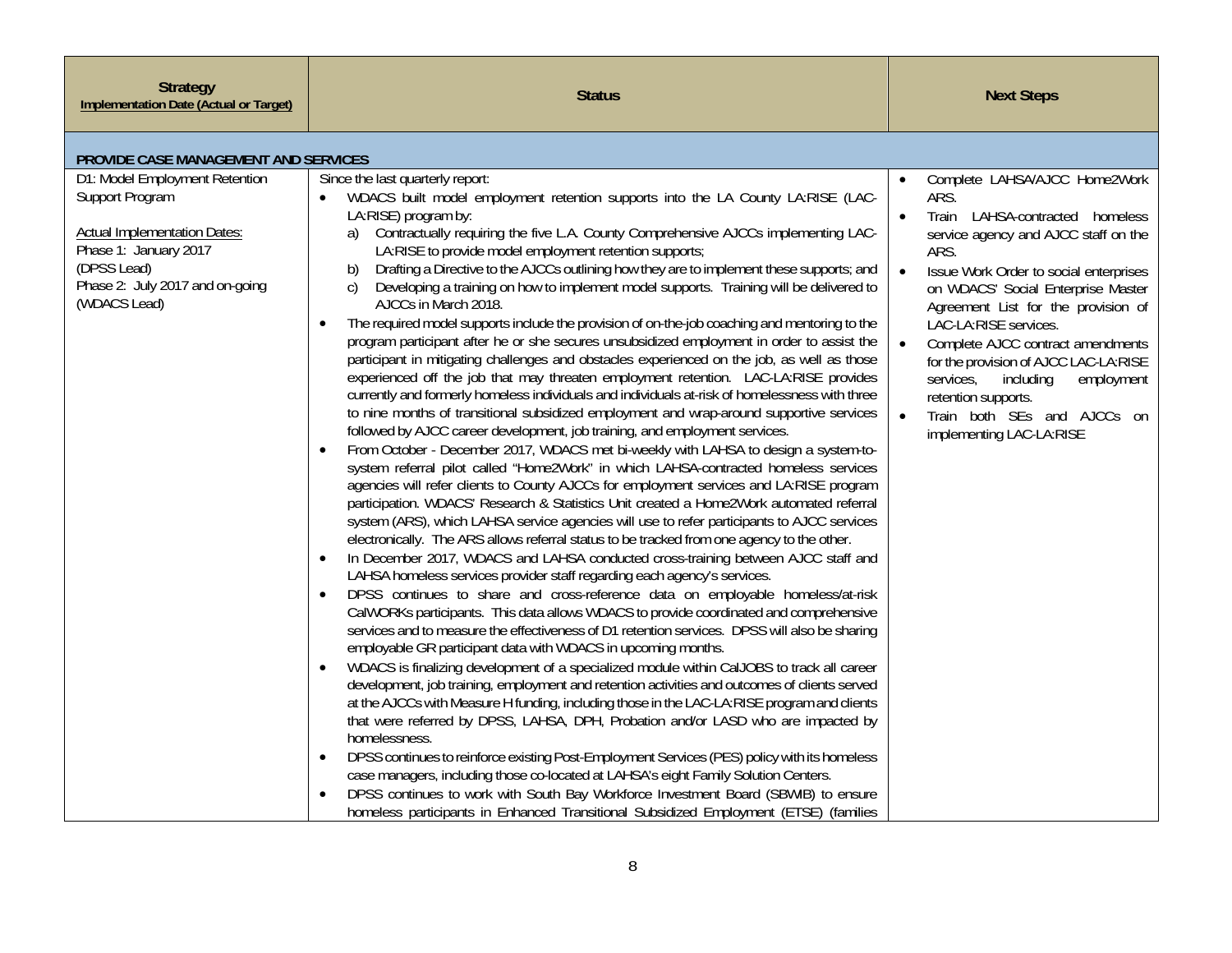| <b>Strategy</b><br><b>Implementation Date (Actual or Target)</b>            | <b>Status</b>                                                                                                                                                                                                                                                                                                                                                                                                                                                                                                                                                                                                                                                                                                                                                                                                                                                                                                                                                                                                                                                                                                                                                                                                                                                                                                                                                                                                                                                                                                                                                                                                                                                                                                                                                                                                                                                                                                                                                                                                                                                                                                                                                                                                                                                                                                                                                                                                                                                                                                                                                                                                                                                                                                                                                                                                                                                                                                                                                                                                                                                                                                                                               | <b>Next Steps</b>                                                                                                                                                                                                                                                                                                     |
|-----------------------------------------------------------------------------|-------------------------------------------------------------------------------------------------------------------------------------------------------------------------------------------------------------------------------------------------------------------------------------------------------------------------------------------------------------------------------------------------------------------------------------------------------------------------------------------------------------------------------------------------------------------------------------------------------------------------------------------------------------------------------------------------------------------------------------------------------------------------------------------------------------------------------------------------------------------------------------------------------------------------------------------------------------------------------------------------------------------------------------------------------------------------------------------------------------------------------------------------------------------------------------------------------------------------------------------------------------------------------------------------------------------------------------------------------------------------------------------------------------------------------------------------------------------------------------------------------------------------------------------------------------------------------------------------------------------------------------------------------------------------------------------------------------------------------------------------------------------------------------------------------------------------------------------------------------------------------------------------------------------------------------------------------------------------------------------------------------------------------------------------------------------------------------------------------------------------------------------------------------------------------------------------------------------------------------------------------------------------------------------------------------------------------------------------------------------------------------------------------------------------------------------------------------------------------------------------------------------------------------------------------------------------------------------------------------------------------------------------------------------------------------------------------------------------------------------------------------------------------------------------------------------------------------------------------------------------------------------------------------------------------------------------------------------------------------------------------------------------------------------------------------------------------------------------------------------------------------------------------------|-----------------------------------------------------------------------------------------------------------------------------------------------------------------------------------------------------------------------------------------------------------------------------------------------------------------------|
|                                                                             | served by HI Strategy C1) are co-enrolled into the Workforce Innovation and Opportunities Act<br>(WIOA) so they can receive job retention services through WIOA.                                                                                                                                                                                                                                                                                                                                                                                                                                                                                                                                                                                                                                                                                                                                                                                                                                                                                                                                                                                                                                                                                                                                                                                                                                                                                                                                                                                                                                                                                                                                                                                                                                                                                                                                                                                                                                                                                                                                                                                                                                                                                                                                                                                                                                                                                                                                                                                                                                                                                                                                                                                                                                                                                                                                                                                                                                                                                                                                                                                            |                                                                                                                                                                                                                                                                                                                       |
| D2: Expand Jail In Reach (H)<br>Actual Implementation Date:<br>January 2017 | Monthly D2 planning/collaboration meetings were held during this quarter. The meetings are<br>$\bullet$<br>held in conjunction with the Office of Diversion and Reentry (ODR) service provider monthly<br>meetings and include the four in-reach agencies and staff from Housing for Health, ODR, LASD,<br>and DHS Correctional Health.<br>D2 case conference meetings were instituted during this period with each of the active in-reach<br>$\bullet$<br>agencies. Individual client cases are discussed to troubleshoot and collaborate on case<br>planning and services. Meetings are being scheduled weekly with The People Concern and<br>monthly with Project 180 and Amity Foundation.<br>Project staffing: Each of the four contracted agencies is working to hire three case managers,<br>$\bullet$<br>for a total of 12 case managers for the D2 Program. Currently 8 positions are filled: The People<br>Concern and Amity Foundation both have two active case managers and are recruiting for a<br>third; Project 180 has three active case managers; and Volunteers of America has one active<br>case manager and is recruiting for two additional staff. During this period, recruitment took<br>place to fill the vacancy for the fourth DHS Clinical Social Worker position, and a candidate was<br>selected and is going through the onboarding and clearance process.<br>During this reporting period, the Program stopped utilization of Vulnerability Index - Service<br>$\bullet$<br>Prioritization Decision Assistance Tool (VI-SPDAT) assessments for most individuals in jail<br>experiencing homelessness. D2 has switched to an emphasis on quality, ongoing case<br>management of clients and cultivation of relationships with community service providers in<br>order to better link clients to services. This is expected to result in a much smaller number of<br>clients being served, but a higher number of clients being successfully connected to services<br>and housing.<br>D2 Clinical Social Workers focused their efforts on developing partnerships and referral<br>mechanisms with community agencies to better link clients to needed services in the<br>community.<br>D2 staff has been successful in collaborating with the Sheriff's Chaplain and connections were<br>made with the LA Mission, which runs several faith-based programs for educationally-based<br>permanent housing solutions.<br>D2 staff connected with The Bible Tabernacle in Santa Clarita to create an opportunity for<br>$\bullet$<br>interested clients to be connected to faith-based services upon reentry to the community.<br>D2 has connected with Hope Again in Hollywood, which is a faith based housing program that<br>$\bullet$<br>assists clients with interim housing and access to CES permanent housing solutions. The<br>Sheriff's Chaplain is also assisting D2 as needed for referrals to this agency.<br>D2 Staff is actively working on connecting with the major faith communities around the County<br>to ensure that all clients (as requested) are linked to their faith of choice/resources upon reentry. | Continue engagement with CES SPA<br>lead agencies, housing matchers, and<br>other community<br>agencies<br>to<br>troubleshoot CES matching<br>with<br>housing resources,<br>and to foster<br>collaboration<br>In-reach<br>agencies<br>continue<br>to<br>$\bullet$<br>recruitment for vacant case manager<br>positions |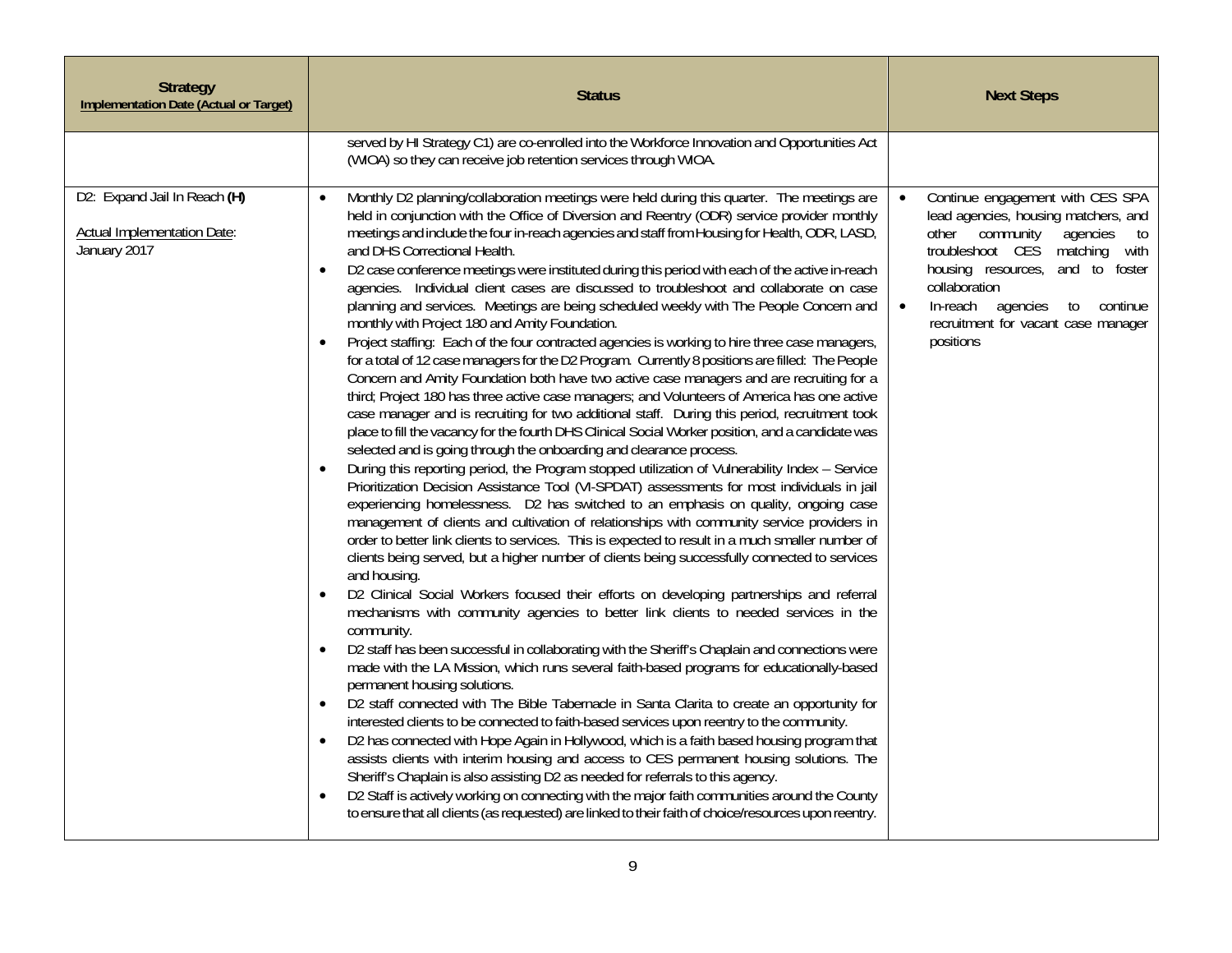| <b>Strategy</b><br><b>Implementation Date (Actual or Target)</b>                                                                                                                                              | <b>Status</b>                                                                                                                                                                                                                                                                                                                                                                                                                                                                                                                                                                                                                                                                                                                                                                                                                                                                                                                                                                                                                                                                                                                                                                                                                                                    | <b>Next Steps</b>                                                                                                                                                                                                                                                                                                                                                                                                                                                                                           |
|---------------------------------------------------------------------------------------------------------------------------------------------------------------------------------------------------------------|------------------------------------------------------------------------------------------------------------------------------------------------------------------------------------------------------------------------------------------------------------------------------------------------------------------------------------------------------------------------------------------------------------------------------------------------------------------------------------------------------------------------------------------------------------------------------------------------------------------------------------------------------------------------------------------------------------------------------------------------------------------------------------------------------------------------------------------------------------------------------------------------------------------------------------------------------------------------------------------------------------------------------------------------------------------------------------------------------------------------------------------------------------------------------------------------------------------------------------------------------------------|-------------------------------------------------------------------------------------------------------------------------------------------------------------------------------------------------------------------------------------------------------------------------------------------------------------------------------------------------------------------------------------------------------------------------------------------------------------------------------------------------------------|
| D3: Supportive Service Standards for<br>Subsidized Housing<br><b>Target Implementation Date:</b><br><b>July 2018</b>                                                                                          | The workgroup has not met during this past quarter due to difficulties in scheduling meetings<br>$\bullet$<br>and obtaining input from stakeholder organizations. The target implementation date has been<br>moved to July 2018.                                                                                                                                                                                                                                                                                                                                                                                                                                                                                                                                                                                                                                                                                                                                                                                                                                                                                                                                                                                                                                 | Finalize Baseline Supportive Services<br>Matrix with input from all housing<br>authorities in the County.<br>Set up community meeting(s) to gather<br>$\bullet$<br>input from Permanent Supportive<br>Housing (PSH) provider agencies and<br>PSH residents with lived experience.<br>Develop countywide definition of high-<br>$\bullet$<br>quality supportive services.<br>Develop quality<br>standards<br>for<br>supportive services.<br>Next workgroup meeting<br>will be<br>scheduled in February 2018. |
| D4: Regional Integrated Re-entry<br>Networks - Homeless Focus (H)<br><b>Target Implementation Date:</b><br>April 2018                                                                                         | As part of the Whole Person Care (WPC) Reentry program, contract agencies for "Reentry<br>$\bullet$<br>Community-Based Intensive Case Management Services" (RCB-ICMS) have been selected;<br>however, issues with the WPC web-based case management system have delayed the start-<br>up for most contractors until January 2018. The agencies will implement a model where<br>community health workers with lived experience of prior incarceration will provide navigation<br>and support to individuals reentering the community from jail or prison.<br>In fall 2017, ODR developed a parallel contracting process, initially open to the same set of<br>$\bullet$<br>contract agencies, to implement similar reentry case management services funded through<br>Proposition 47 and SB 678 funds. These contracts are expected to start in February or<br>March 2018.<br>To date, the proposed plan for D4 has been to expand the RCB-ICMS contracts to add 12<br>housing navigators/homeless case managers from existing RCB-ICMS provider agencies with<br>homeless services expertise, and to assign these staff to serve as resources to clinics and<br>other organizations serving homeless individuals returning to the community from jail or prison. | Submit proposal to CEO HI office for<br>$\bullet$<br>reprogramming of D4 funds to<br>permanent supportive housing slots.<br>The D4 lead agencies propose to<br>engage community partners in the next<br>quarter to gather input on this<br>recommended change to the use of D4<br>funds.                                                                                                                                                                                                                    |
| D5: Support for Homeless Case<br>Managers<br>Implementation Dates:<br>Actual: December 2016<br>DMH and Public Library<br>Target: December 2017 - March 2018<br>For remaining applicable County<br>departments | During this quarter, CEO and LAHSA focused on providing individual technical assistance to<br>$\bullet$<br>the departments implementing the referral and co-location process in coordination with the<br>community homeless case managers.<br>As of January 15, 2018, five additional departments (DCBA, Alternate Public Defender, Public<br>$\bullet$<br>Defender, Child Support Services Department, and Department of Animal Care and Control)<br>have begun implementing the referral process. Remaining departments are expected to begin<br>implementation by March.<br>LAHSA has facilitated discussions among County departments and CES leads to identify and<br>$\bullet$<br>match departments to the SPAs of their interest to explore participation in regional case<br>conferencing.                                                                                                                                                                                                                                                                                                                                                                                                                                                               | Remaining County departments and<br>$\bullet$<br>agencies that can use the referral<br>process to improve homeless clients'<br>linkage to the services will implement<br>the process.<br>WDACS will co-locate two CES<br>providers at its Adult Protective<br>Services site.<br>Departments<br>will<br>their<br>begin<br>$\bullet$<br>Regional<br>participation<br>in<br>Case                                                                                                                               |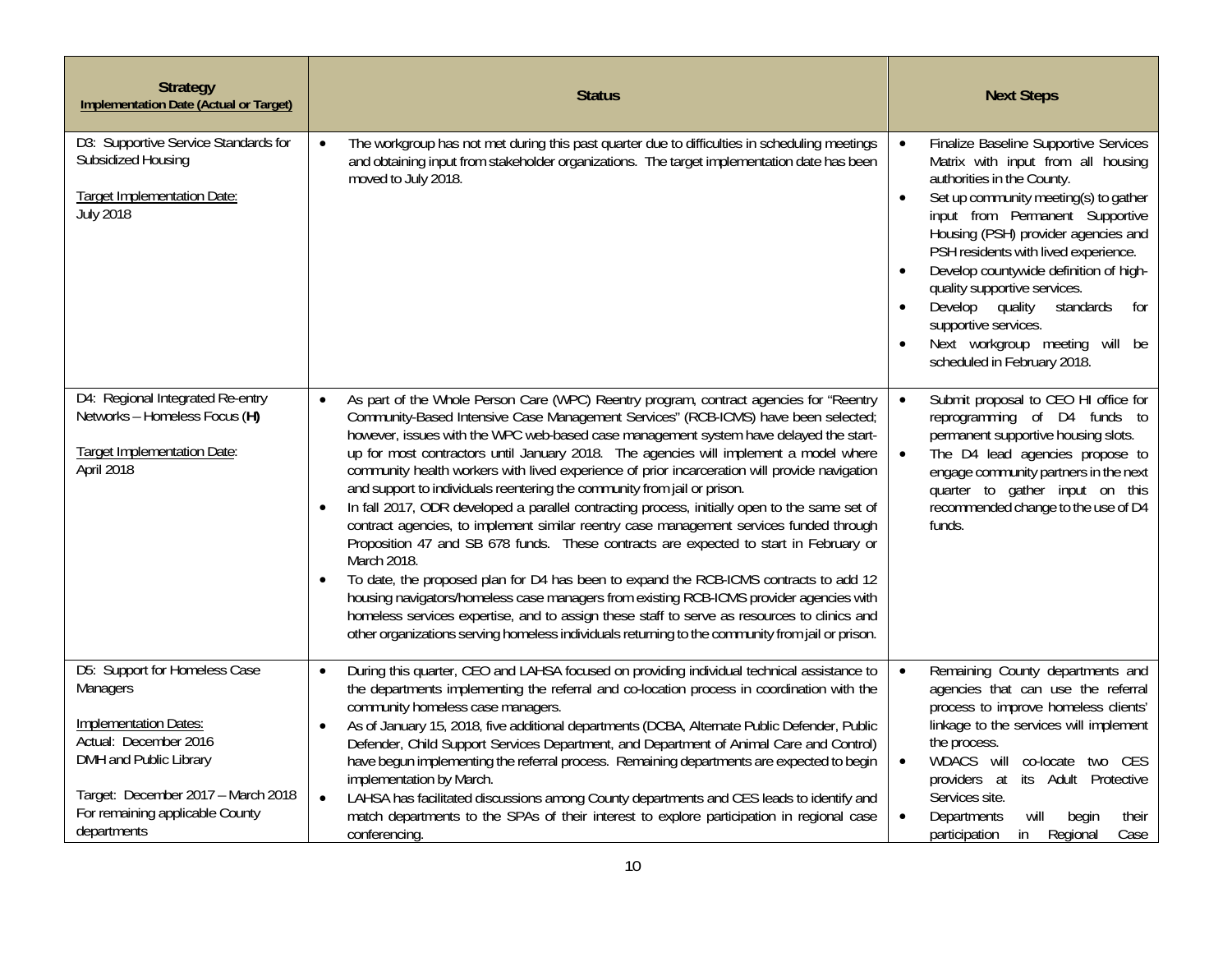| <b>Strategy</b><br><b>Implementation Date (Actual or Target)</b>                                                                        | <b>Status</b>                                                                                                                                                                                                                                                                                                                                                                                                                                                                                                                                                                                                                                                                                                                                                                                                      | <b>Next Steps</b>                                                                                                                                                                                                                                                                                                                                                                                                                                                                                                                                                                                                                                                                                                     |
|-----------------------------------------------------------------------------------------------------------------------------------------|--------------------------------------------------------------------------------------------------------------------------------------------------------------------------------------------------------------------------------------------------------------------------------------------------------------------------------------------------------------------------------------------------------------------------------------------------------------------------------------------------------------------------------------------------------------------------------------------------------------------------------------------------------------------------------------------------------------------------------------------------------------------------------------------------------------------|-----------------------------------------------------------------------------------------------------------------------------------------------------------------------------------------------------------------------------------------------------------------------------------------------------------------------------------------------------------------------------------------------------------------------------------------------------------------------------------------------------------------------------------------------------------------------------------------------------------------------------------------------------------------------------------------------------------------------|
|                                                                                                                                         | Departments that have direct interface with community homeless case managers have<br>identified a homeless liaison to assist them in care coordination and navigation.                                                                                                                                                                                                                                                                                                                                                                                                                                                                                                                                                                                                                                             | Conferencing in the SPAs that they<br>identified as high priority.<br>A directory of departmental/agency<br>homeless liaisons will be developed<br>and shared with homeless case<br>managers.                                                                                                                                                                                                                                                                                                                                                                                                                                                                                                                         |
| D6: Criminal Record Clearing Project<br>(H)<br>Actual Implementation Date:<br>January 2018                                              | Criminal record clearing team staff are proceeding with outreach at scheduled events while the<br>$\bullet$<br>D6 outreach vehicles are being outfitted for use. Two outreach events were convened during<br>this reporting period: on January 8, 2018 at Los Angeles Mission and January 18, 2018 at<br>Winnetka Homeless Connect Day.<br>Two attorneys and two paralegals were assigned to the Criminal Record Clearing Project.<br>$\bullet$<br>During this reporting period, a database for the Criminal Record Clearing Project was<br>$\bullet$<br>developed.                                                                                                                                                                                                                                                | Complete outfitting of D6 outreach<br>$\bullet$<br>vehicles.<br>Formalize a collaboration under<br>$\bullet$<br>Strategy D6 with the Los Angeles City<br>Attorney's Office Homeless Court<br>program.<br>Continue collaboration with Probation<br>and L.A. City Attorney's Office on<br>mobile outreach events.<br>Continue<br>development<br>0f<br>homelessness status data field in<br>Client Case Management System and<br>integration of Homeless Information<br>Management Information System<br>(HMIS) data with current data base.<br>D6 leads will continue collaboration<br>with D5 (Support for Case Managers)<br>Strategy leads to ensure that D6 clients<br>benefit from D5 case management<br>processes. |
| D7: Provide Services and Rental<br>Subsidies for Permanent Supportive<br>Housing (H)<br><b>Actual Implementation Date:</b><br>July 2017 | DHS increased existing Intensive Case Management System (ICMS) work orders and entered<br>$\bullet$<br>into 16 new ICMS work orders. The Health Agency has 25 additional agencies pending to be<br>added as new ICMS agencies to the Master Agreement to increase capacity and will coordinate<br>all lease up efforts of new Permanent Supportive Housing (PSH) sites with LAHSA, DMH, and<br>DPH-SAPC.<br>DMH met with Legal Entities that indicated interest in providing Housing Full Service<br>Partnership (FSP) services to negotiate contracts. DMH is now starting the process for<br>contract amendments.<br>Health Agency and HACoLA B4 leads met with Glendale, Pasadena, and Long Beach Public<br>Housing Authorities to confirm commitment of vouchers and develop a timeline for<br>implementation. | DMH will execute Housing FSP<br>$\bullet$<br>agreements in the third quarter of<br>FY 2017-2018.<br>In January 2018, DPH, DMH, DHS,<br>$\bullet$<br>and partners will meet to finalize<br>implementation plans, develop the<br>Client Engagement and Navigation<br>Services (CENS) D7 protocol, and<br>finalize launch of CENS services at<br>PSH sites.                                                                                                                                                                                                                                                                                                                                                              |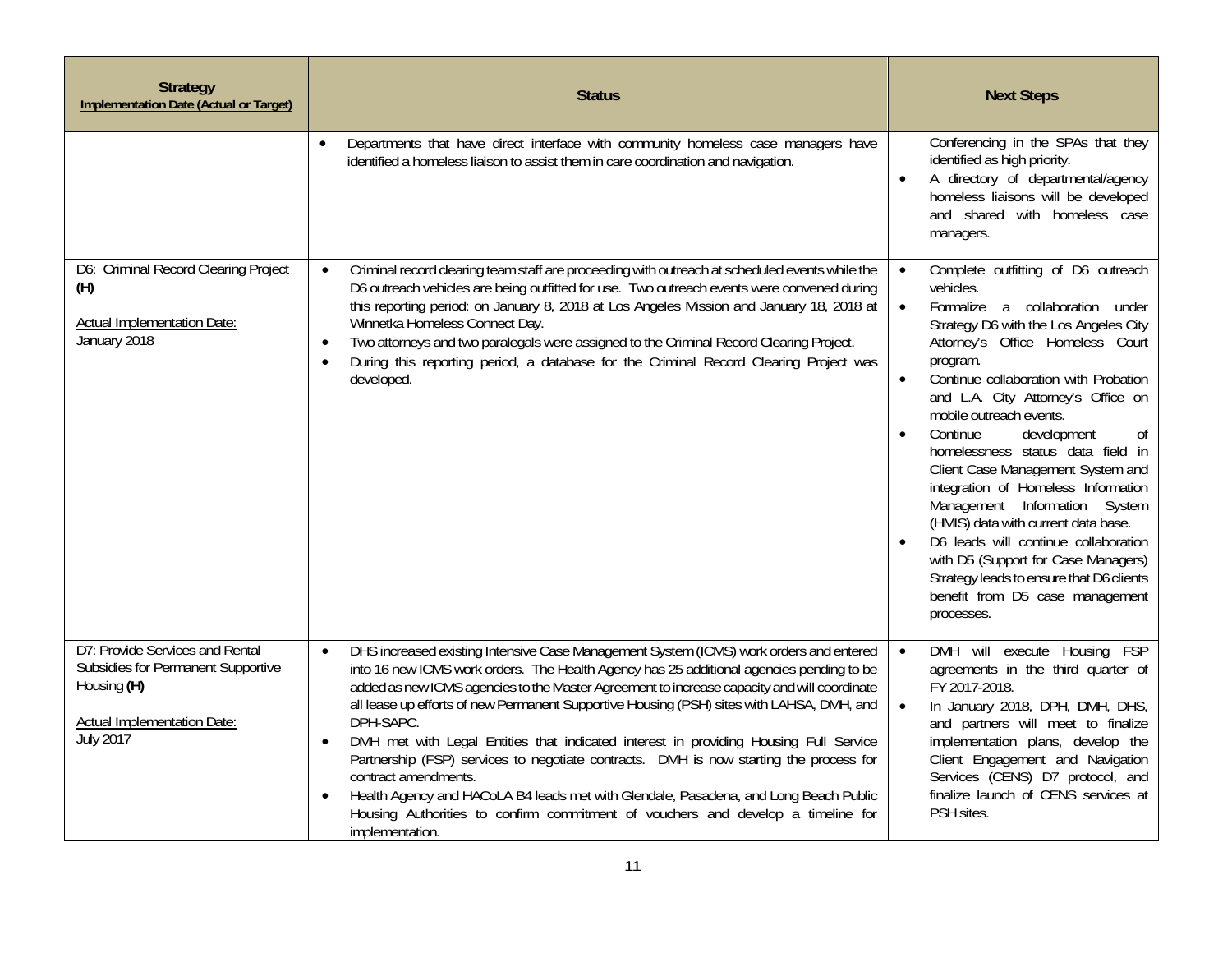| <b>Strategy</b><br><b>Implementation Date (Actual or Target)</b>                                                                                                                                                                                                                                                                                                                                                                                                   | <b>Status</b>                                                                                                                                                                                                                                                                                                                                                                                                                                                                                                                                                                                                                                                                                                                                                                                                                                                                                                                                                                                                                                                                                                                                                                                                                                                                                                                                                                                                                                                                                                                                                                                                                                                                                                                                                                                                                                                                                                                                                                                                                                                                                                                                                                                                                                                                                                                                                          | <b>Next Steps</b>                                                                                                                                                                                                                                                                                                                                                                                                                                                                                                                                                                                                               |
|--------------------------------------------------------------------------------------------------------------------------------------------------------------------------------------------------------------------------------------------------------------------------------------------------------------------------------------------------------------------------------------------------------------------------------------------------------------------|------------------------------------------------------------------------------------------------------------------------------------------------------------------------------------------------------------------------------------------------------------------------------------------------------------------------------------------------------------------------------------------------------------------------------------------------------------------------------------------------------------------------------------------------------------------------------------------------------------------------------------------------------------------------------------------------------------------------------------------------------------------------------------------------------------------------------------------------------------------------------------------------------------------------------------------------------------------------------------------------------------------------------------------------------------------------------------------------------------------------------------------------------------------------------------------------------------------------------------------------------------------------------------------------------------------------------------------------------------------------------------------------------------------------------------------------------------------------------------------------------------------------------------------------------------------------------------------------------------------------------------------------------------------------------------------------------------------------------------------------------------------------------------------------------------------------------------------------------------------------------------------------------------------------------------------------------------------------------------------------------------------------------------------------------------------------------------------------------------------------------------------------------------------------------------------------------------------------------------------------------------------------------------------------------------------------------------------------------------------------|---------------------------------------------------------------------------------------------------------------------------------------------------------------------------------------------------------------------------------------------------------------------------------------------------------------------------------------------------------------------------------------------------------------------------------------------------------------------------------------------------------------------------------------------------------------------------------------------------------------------------------|
|                                                                                                                                                                                                                                                                                                                                                                                                                                                                    | Health Agency has worked with other funders to develop an accurate pipeline list of upcoming<br>$\bullet$<br>PSH projects.<br>DPH-Substance Abuse Prevention and Control (SAPC) has initiated contract augmentations<br>for all CENS providers, which are projected to be completed by the third quarter of FY 2017-<br>2018. Upon approval, DPH-SAPC will start implementing services at PSH sites.<br>DPH-SAPC has developed a referral form that will be used by DMH, DHS and PSH staff for<br>requesting Substance Use Disorders (SUD) screenings and referrals.                                                                                                                                                                                                                                                                                                                                                                                                                                                                                                                                                                                                                                                                                                                                                                                                                                                                                                                                                                                                                                                                                                                                                                                                                                                                                                                                                                                                                                                                                                                                                                                                                                                                                                                                                                                                   |                                                                                                                                                                                                                                                                                                                                                                                                                                                                                                                                                                                                                                 |
| <b>CREATE A COORDINATED SYSTEM</b><br>E1: Advocate with Relevant Federal<br>and State Agencies to Streamline<br>Applicable Administrative Processes<br>for SSI and Veterans Benefits<br><b>Actual Implementation Dates:</b><br>Advocacy with SSA:<br>April 2017<br>Advocacy with VA:<br>December 2017<br>E2: Drug Medi-Cal Organized Delivery<br>System for Substance Use Disorder<br><b>Treatment Services</b><br>Actual Implementation Date:<br><b>July 2017</b> | LA County and key stakeholder partners played a key role in advocacy efforts preserving<br>$\bullet$<br>funding dedicated to services for veterans in PSH through the VASH program. As a result of<br>this advocacy, the Department of Veterans Affairs (VA) Secretary suspended his plan to<br>reallocate funds dedicated for services during FFY 2018.<br>HI Team member appointed to West Los Angeles Veterans Affairs Campus Oversight and<br>Engagement Board and will have opportunity to quide development of West LA VA campus<br>and make recommendations directly to VA Secretary Shulkin.<br>CBEST continues collaboration with Social Security Administration (SSA) to maximize<br>$\bullet$<br>effectiveness of working relationship with SSA and streamline SSI application process for<br>disabled homeless individuals.<br>DPH-SAPC continued to engage in a range of implementation activities for the Drug Medi-Cal<br>$\bullet$<br>Organized Delivery System (DMC-ODS), a pilot of California's Medi-Cal 2020 Section 1115(a)<br>waiver including, but not limited to, engaging the providers in meetings on topics including<br>"Operationalizing a Network and Continuum of Care Model" and "Case Management Benefit<br>Overview."<br>Los Angeles County's Electronic Substance Use Disorder Managed Care Information System,<br>$\bullet$<br>Sage, was launched on December 4, 2017.<br>As part of the training and technical assistance contract with SAPC, the California Institute for<br>$\bullet$<br>Behavioral Health Solutions (CIBHS) convened a learning collaborative for SAPC's treatment<br>provider network, with a focus on teaching critical skills to operate a business in a managed<br>care environment. Participating agencies were trained on capacity building, focusing on:<br>1) strengthening and aligning financial, clinical, and operational processes to achieve a<br>stronger integrated approach to thriving in the new service environment; 2) applying new tools<br>to create efficient patient-centered workflows; and 3) using clinical information to guide care<br>planning and performance improvement efforts that result in improved recovery and wellness.<br>A total of 76 providers from 26 agencies attended the kickoff training and are participating in<br>the first cohort, which ends June 2018. | Continue collaboration with SSA and<br>$\bullet$<br>monitoring of administrative processes<br>developed for CBEST.<br>Continued collaboration with VA,<br>DMVA.<br>Service<br>Veteran's<br>Organizations and DHS to continue<br>exploring opportunities for enhanced<br>partnership and collaboration to<br>identify specific opportunities to<br>streamline processes for applications<br>for Veterans benefits.<br>DPH-SAPC will continue to work with<br>CIBHS to conduct regional workshops<br>and individualized technical assistance<br>to providers to: 1) become DMC<br>certified; and 2) improve business<br>capacity. |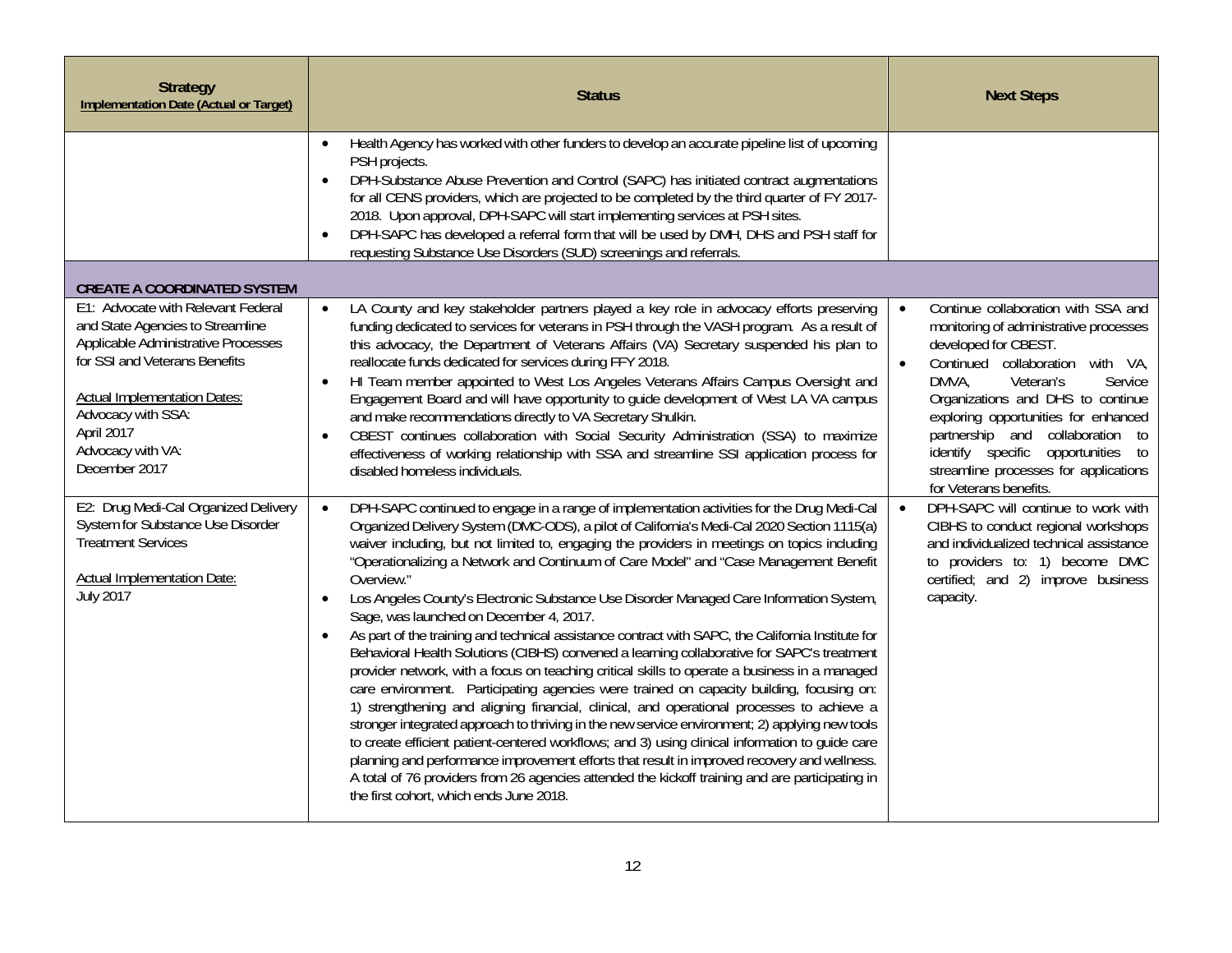| <b>Strategy</b><br><b>Implementation Date (Actual or Target)</b>                                                                                                                                                                                                                                                                                                                                                             | <b>Status</b>                                                                                                                                                                                                                                                                                                                                                                                                                                                                                                                                                                                                                                                                                                                                                                                                                                                                                                                                                                                                                                                                                                                                                                                                                                                                                                                                                                 | <b>Next Steps</b>                                                                                                                                                                                                                                                                             |
|------------------------------------------------------------------------------------------------------------------------------------------------------------------------------------------------------------------------------------------------------------------------------------------------------------------------------------------------------------------------------------------------------------------------------|-------------------------------------------------------------------------------------------------------------------------------------------------------------------------------------------------------------------------------------------------------------------------------------------------------------------------------------------------------------------------------------------------------------------------------------------------------------------------------------------------------------------------------------------------------------------------------------------------------------------------------------------------------------------------------------------------------------------------------------------------------------------------------------------------------------------------------------------------------------------------------------------------------------------------------------------------------------------------------------------------------------------------------------------------------------------------------------------------------------------------------------------------------------------------------------------------------------------------------------------------------------------------------------------------------------------------------------------------------------------------------|-----------------------------------------------------------------------------------------------------------------------------------------------------------------------------------------------------------------------------------------------------------------------------------------------|
| E3: Creating Partnerships for Effective<br>Access and Utilization of Affordable<br>Care Act (ACA) Services by People<br><b>Experiencing Homelessness</b><br><b>Target Implementation Dates:</b><br>Most Whole Person Care programs<br>are implemented.<br>Remaining Whole Person Care<br>programs will be implemented by<br>Spring 2018<br>Strategies involving Health Home<br>opportunities will be implemented in<br>2019. | Fourteen out of 16 Whole Person Care (WPC) programs are implemented, including five for<br>high-risk homeless populations, two for justice-involved populations, three for individuals with<br>serious mental illnesses, and programs for high-risk pregnant woman, individuals with<br>substance use disorder, and those with chronic medical conditions who have frequent hospital<br>admissions. Remaining programs, a legal services program and a juvenile justice program,<br>will be implemented in the coming months.<br>Refinements continue to be made to the Comprehensive Health Accompaniment and<br>Management Platform (CHAMP) that contains Whole Person Care (WPC) enrollments,<br>demographics, screens and assessments, care plans, and program-related encounter<br>information.<br>Data use agreements with the Health Plans are close to finalization and will be modified for<br>$\bullet$<br>community based organizations. In the meantime, an interim data sharing agreement will be<br>executed with LA Care and Health Net to provide health encounter and utilization metrics for<br>upcoming State reports.<br>The Data Sharing Team has been working through 42 CFR Part II regulations (Confidentiality<br>of Substance Use Disorder Patient Records), AB210, and new regulations for Lanterman-<br>Petris Short Act facilities (5150 holds). | Data Sharing Agreements with the<br>$\bullet$<br>Health Plans will be finalized in<br>February and the base agreement will<br>be modified to incorporate social<br>service providers and will replace<br>existing<br><b>Business</b><br>Associate<br>Agreements.                              |
| E4: First Responders Training<br><b>Actual Implementation Date:</b><br>October 2016                                                                                                                                                                                                                                                                                                                                          | On November 2, 2017, a two-hour First Responder Training session was conducted for<br>$\bullet$<br>San Dimas and Walnut Station volunteers.<br>On December 13, 2017, a First Responders Training was conducted for 44 members from the<br>$\bullet$<br>Department of Animal Care and Control at their "All Hands-on Deck" training day.<br>The First Responder Training curriculum was integrated into the LASD CIT Training curriculum<br>$\bullet$<br>on December 7, 2016, and the First Responder Training curriculum was integrated into the<br>LASD Patrol School training curriculum on November 27, 2017.<br>As of December 31, 2017, 33 classes have been taught to LASD's personnel with<br>$\bullet$<br>approximately 948 deputies and sergeants attending the First Responder Training.<br>As of December 31, 2017, three First Responder Training classes have been taught to<br>additional departments (Greater Los Angeles County Vector Control District, County of<br>Los Angeles Department of Parks and Recreation, and Department of Animal Care and<br>Control). There were 249 people who attended the First Responder Trainings.                                                                                                                                                                                                                        | Upcoming events include a training<br>$\bullet$<br>session for deputies attending the<br>LASD Patrol School; a presentation at<br>the City of West Hollywood City Council<br>meeting; and a presentation at the<br>Annual City Managers Conference<br>regarding the First Responder Training. |
| E5: Decriminalization Policy<br><b>Actual Implementation Date:</b><br>January 2017                                                                                                                                                                                                                                                                                                                                           | LASD's Homeless Policy implemented on January 1, 2017.<br>$\bullet$                                                                                                                                                                                                                                                                                                                                                                                                                                                                                                                                                                                                                                                                                                                                                                                                                                                                                                                                                                                                                                                                                                                                                                                                                                                                                                           | Continue to disseminate Homeless<br>$\bullet$<br>Policy and newsletter to all Department<br>personnel.                                                                                                                                                                                        |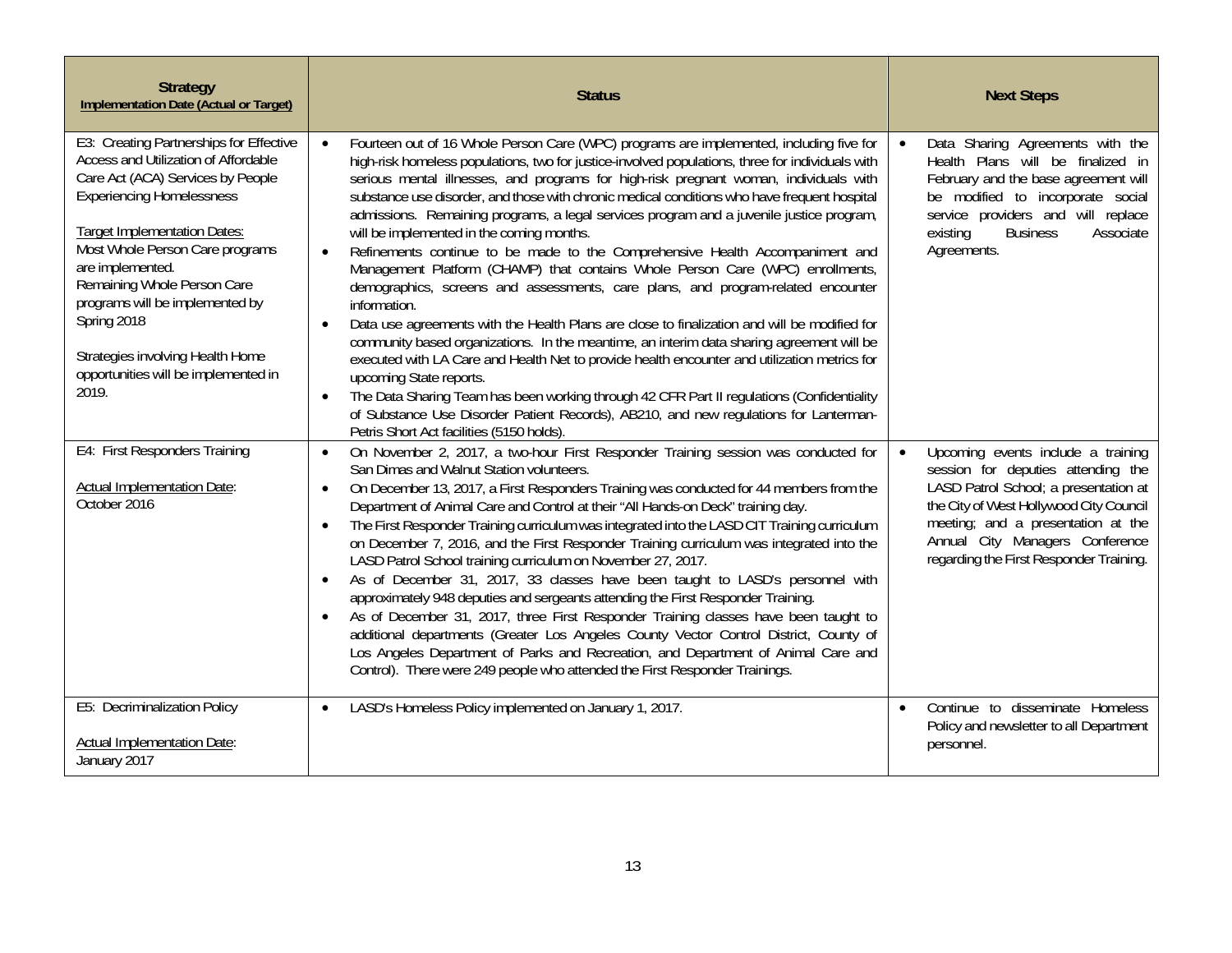| <b>Strategy</b><br><b>Implementation Date (Actual or Target)</b>                                      | <b>Status</b>                                                                                                                                                                                                                                                                                                                                                                                                                                                                                                                                                                                                                                                                                                                                                                                                                                                                                                                                                                                                                                                                                                                                                                                                                                                                                                                                                                                                                                                                                                                                                                                                                                                                                                                                                                                                                                    | <b>Next Steps</b>                                                                                                                                                                                                                                                                                                                                                                                                                                                                                                                                                                                                                                                                                                                                                                                                     |
|-------------------------------------------------------------------------------------------------------|--------------------------------------------------------------------------------------------------------------------------------------------------------------------------------------------------------------------------------------------------------------------------------------------------------------------------------------------------------------------------------------------------------------------------------------------------------------------------------------------------------------------------------------------------------------------------------------------------------------------------------------------------------------------------------------------------------------------------------------------------------------------------------------------------------------------------------------------------------------------------------------------------------------------------------------------------------------------------------------------------------------------------------------------------------------------------------------------------------------------------------------------------------------------------------------------------------------------------------------------------------------------------------------------------------------------------------------------------------------------------------------------------------------------------------------------------------------------------------------------------------------------------------------------------------------------------------------------------------------------------------------------------------------------------------------------------------------------------------------------------------------------------------------------------------------------------------------------------|-----------------------------------------------------------------------------------------------------------------------------------------------------------------------------------------------------------------------------------------------------------------------------------------------------------------------------------------------------------------------------------------------------------------------------------------------------------------------------------------------------------------------------------------------------------------------------------------------------------------------------------------------------------------------------------------------------------------------------------------------------------------------------------------------------------------------|
| E6: Countywide Outreach System (H)<br>Actual Implementation Date:<br>March 2017                       | LAHSA and the Health Agency continued to host meetings with agencies in all SPAs<br>$\bullet$<br>contracted for E6 Multidisciplinary Teams (MDTs) and outreach coordination to discuss<br>implementation and outreach coordination plans.<br>Outreach coordination planning at the SPA level continued during this quarter.<br>$\bullet$<br>The Health Agency continues to onboard staff and has recently hired Street-Based<br>$\bullet$<br>Engagement Program Managers and a Program Assistant for the Street-Based<br>Engagement (E6) Leadership Team. The Health Agency's Street-Based Engagement E6<br>Leadership Team is now fully staffed.<br>As of October 2017, the Health Agency began working with contracted providers on<br>$\bullet$<br>Measure H-funded expansion budgets to add 40 generalists (20 teams of two) that will<br>exclusively cover library, park, Department of Public Works (DPW), Beaches and Harbors,<br>and Metro sites each SPA.<br>LAHSA's Access and Engagement (A&E) Department hired two managers during this<br>$\bullet$<br>quarter to increase support of its expanding Homeless Engagement Teams.<br>LAHSA and the Health Agency have been meeting to create a process for outreach teams<br>$\bullet$<br>to directly access Interim/Bridge/Crisis housing beds, to link clients to DMH services, and<br>to directly refer street-based clients to permanent housing.<br>The Health Agency held a meeting on October 11, 2017, regarding Measure H<br>$\bullet$<br>Implementation and HIPPA, focused on strategies for information sharing imperative to<br>coordination of care for those homeless individuals served.<br>The Outreach Request Portal is now being designed and implemented by LAHSA. It will<br>$\bullet$<br>be referred to as Los Angeles County Homeless Outreach Portal (LA-HOP). | Hiring of additional E6 staff will continue<br>$\bullet$<br>during the next quarter.<br>Staff training will continue for all hired<br>$\bullet$<br>staff.<br>SPA-wide planning meetings are<br>scheduled during the next quarter to<br>develop a comprehensive plan to<br>ensure outreach coverage<br>and<br>enhance outreach coordination.<br>Engagement will continue<br>$\bullet$<br>with<br>stakeholders to discuss how best to<br>deploy outreach teams to strategically<br>cover the entire County.<br>LAHSA, the Health Agency, and 211LA<br>$\bullet$<br>will finalize the LA-HOP. Soft launch of<br>the LA-HOP and training of Outreach<br>Coordinators and Outreach Teams will<br>take place in early February 2018 with<br>a Countywide launch projected to take<br>place before the end of February 2018. |
| E7: Strengthen the Coordinated Entry<br>System (H)<br>Actual Implementation Date:<br><b>July 2017</b> | An annual day long kick-off and planning session was held with CES agencies for all three<br>$\bullet$<br>populations. This allowed each SPA to begin developing goals for FY 2018-2019.<br>The Training Academy began training a cohort of community service providers. An online<br>$\bullet$<br>training portal was also selected and implemented to allow tracking of the training in which staff<br>have participated.<br>Contracts were awarded to enable expanded Regional Coordination in the SPAs; each SPA<br>$\bullet$<br>will have a dedicated CES regional director to ensure connections between the populations<br>and a data coordinator to support SPA data needs.<br>LAHSA conducted a bidder's conference for procurement of legal services.<br>$\bullet$<br>LAHSA is engaging stakeholders and the CDC in finalizing the design for the Housing Location<br>$\bullet$<br>Program.                                                                                                                                                                                                                                                                                                                                                                                                                                                                                                                                                                                                                                                                                                                                                                                                                                                                                                                                            | An RFP is being released for<br>$\bullet$<br>representative payee services.<br>In February, an RFP will be released for<br>housing location.<br>An initial set of CES policies will be<br>complete by the end of June 2018.                                                                                                                                                                                                                                                                                                                                                                                                                                                                                                                                                                                           |
| E8: Enhance the Emergency Shelter<br>System (H)                                                       | Measure H Expansion: As of October 2017, LAHSA amended existing Crisis Housing contracts<br>$\bullet$<br>to convert approximately one-third of existing year-round shelter programs to a Bridge Housing<br>model that prioritizes high-acuity individuals and matches them to a permanent housing<br>resource.                                                                                                                                                                                                                                                                                                                                                                                                                                                                                                                                                                                                                                                                                                                                                                                                                                                                                                                                                                                                                                                                                                                                                                                                                                                                                                                                                                                                                                                                                                                                   | In January, client data migration of CES<br>$\bullet$<br>Crisis and Bridge Housing Program<br>participants will be completed.                                                                                                                                                                                                                                                                                                                                                                                                                                                                                                                                                                                                                                                                                         |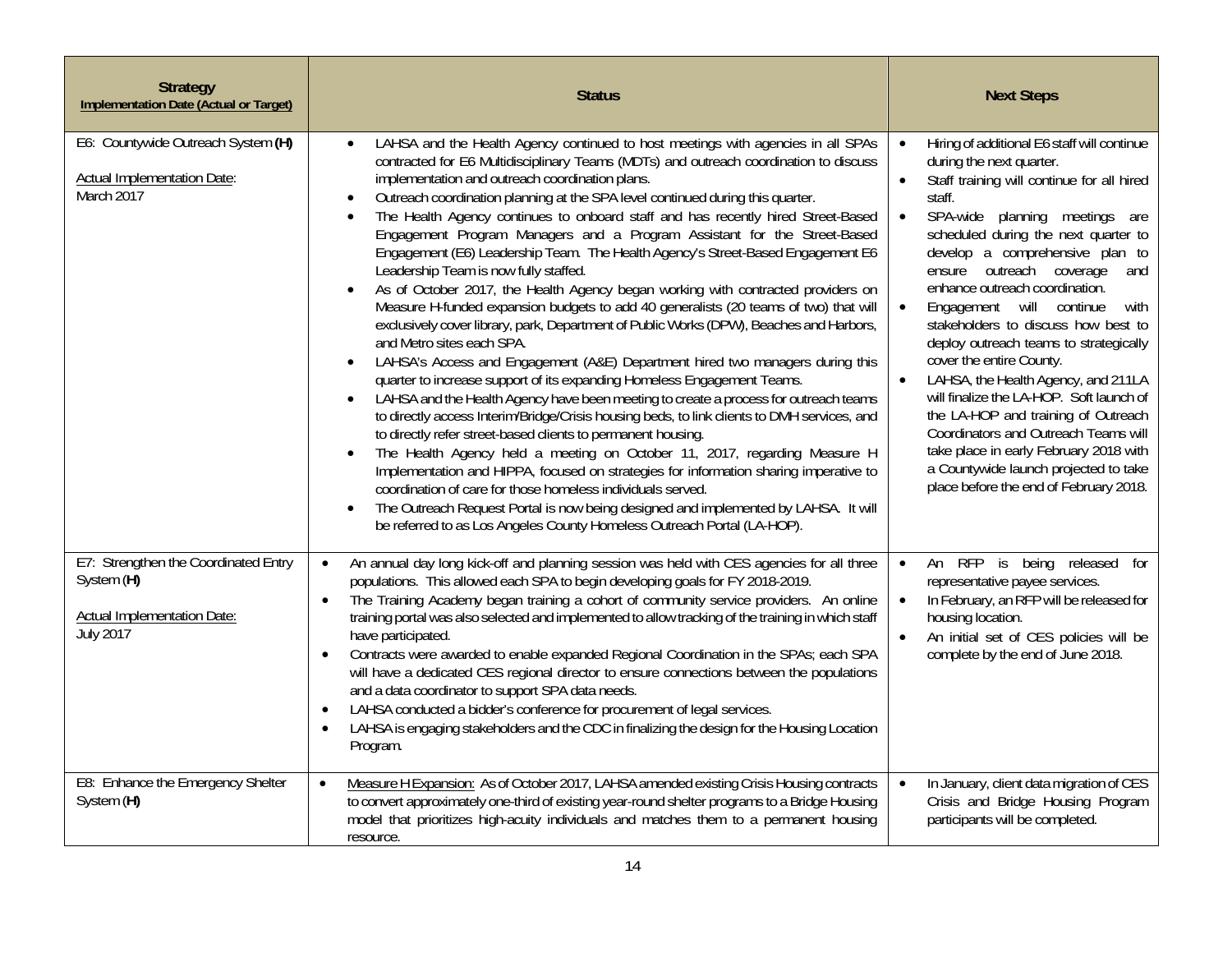| <b>Strategy</b><br><b>Implementation Date (Actual or Target)</b>                                                             | <b>Status</b>                                                                                                                                                                                                                                                                                                                                                                                                                                                                                                                                                                                                                                                                                                                                                                                                                                                                                                                                                                                                                                                                                                                            | <b>Next Steps</b>                                                                                                                                                                                                                                                                                                                                                                                                             |
|------------------------------------------------------------------------------------------------------------------------------|------------------------------------------------------------------------------------------------------------------------------------------------------------------------------------------------------------------------------------------------------------------------------------------------------------------------------------------------------------------------------------------------------------------------------------------------------------------------------------------------------------------------------------------------------------------------------------------------------------------------------------------------------------------------------------------------------------------------------------------------------------------------------------------------------------------------------------------------------------------------------------------------------------------------------------------------------------------------------------------------------------------------------------------------------------------------------------------------------------------------------------------|-------------------------------------------------------------------------------------------------------------------------------------------------------------------------------------------------------------------------------------------------------------------------------------------------------------------------------------------------------------------------------------------------------------------------------|
| Actual Implementation Date:<br>October 2016                                                                                  | CES Expansion: Contracts were awarded for the CES Expansion RFP, which aims to create<br>$\bullet$<br>302 new Crisis and Bridge Housing beds for Youth and Single Adults.<br>Crisis and Bridge Housing H Expansion Kick-Off: On November 1, LAHSA held a kick-off<br>$\bullet$<br>meeting with the contractors to introduce contractual changes and provide guidance for<br>implementing and operationalizing the changes to Crisis and Bridge Housing associated with<br>Measure H funding.<br>Shelter Transformation Training Curriculum: LAHSA released a training curriculum for all<br>LAHSA's funded Crisis and Bridge Housing providers. The curriculum consists of a series of<br>six training sessions. The first two sessions were hosted in October and December<br>respectively, focusing on best practices for service delivery to front-line shelter staff and shelter<br>transformation targeting the executive level staff.<br>Trauma-Informed Bridge Housing for Homeless Women: In October, LAHSA released an RFP<br>$\bullet$<br>and held a Bidder's Conference to create new Bridge Housing beds for homeless women. | Contract awards will be made by March<br>that create new Bridge Housing beds<br>for homeless women.                                                                                                                                                                                                                                                                                                                           |
| E9: Discharge Data Tracking System<br><b>Actual Implementation Date:</b><br>June 2017                                        | LAHSA continued migration to Clarity HMIS: Remaining historical records were provided to<br>$\bullet$<br>HMIS vendor and the process is in the quality review phase prior to appending into the system<br>for all users.<br>LAHSA met with DCFS and Probation to assess these departments' needs for access to HMIS.<br>Both departments are reviewing agreements required to gain access. LAHSA is also exploring<br>the implementation of regular data sharing with DCFS to better track people served in both<br>systems and potentially implement "flags" in each agency's automated system, which would<br>alert users when people are served in both systems.                                                                                                                                                                                                                                                                                                                                                                                                                                                                      | Build flags into HMIS system to track<br>5% List of Heavy Users of County<br>Services and additional indicators<br>better coordinate<br>to<br>necessary<br>discharge.<br>Continue to engage hospitals, jails,<br>LASD, DCFS, etc.<br>to discuss<br>opportunities for leveraging HMIS data<br>to support discharge planning.                                                                                                   |
| E10: Regional Coordination of<br>Los Angeles County Housing<br>Authorities<br><b>Actual Implementation Date:</b><br>May 2016 | On November 6, 2017, HACoLA conducted a meeting with Housing Authorities from the cities<br>of Los Angeles, Pasadena, Glendale, Burbank, Compton, Hawthorne, Santa Monica and<br>Norwalk.<br>Also in attendance were officials from LAHSA, the Los Angeles HUD field office of Public and<br>$\bullet$<br>Indian Housing, and HUD Community Planning and Development Office.<br>Southern California Edison presented its new expanded Energy Assistance Fund (EAF)<br>$\bullet$<br>program that will assist homeless or marginally housed customers who are unable to access<br>subsidized housing because of arrearages. The program will also serve customers currently<br>living in subsidized housing who have received a disconnection notice or are currently<br>disconnected and, thus, at risk of losing their housing.<br>Measure H funding and HACLA VASH exception payment standards were also discussed at<br>$\bullet$<br>the meeting.                                                                                                                                                                                      | Continuation of quarterly meetings with<br>$\bullet$<br>authorities to discuss<br>housing<br>strategies, share Measure H tools and<br>success stories; and identify areas of<br>collaboration to combat homelessness<br>in Los Angeles County.<br>Continue to encourage other LA County<br>Public Housing Authorities (PHA's) to<br>commit vouchers to Strategy B4 and<br>enter<br>into<br>VASH<br>Interagency<br>Agreements. |
| E11: County Specialist Support Team<br><b>Target Implementation Date:</b><br>December 2017                                   | Super Connect Team was launched on October 16, 2017. Participating departments briefed<br>$\bullet$<br>each other on departmental resources and programs and established a process to access them.<br>Finalized the referral form and process and began to work on complex cases.<br>$\bullet$                                                                                                                                                                                                                                                                                                                                                                                                                                                                                                                                                                                                                                                                                                                                                                                                                                           | By February, Super Connect will be<br>$\bullet$<br>staffed by all participating departments.<br>Super Connect Team members will<br>outreach to community providers on the                                                                                                                                                                                                                                                     |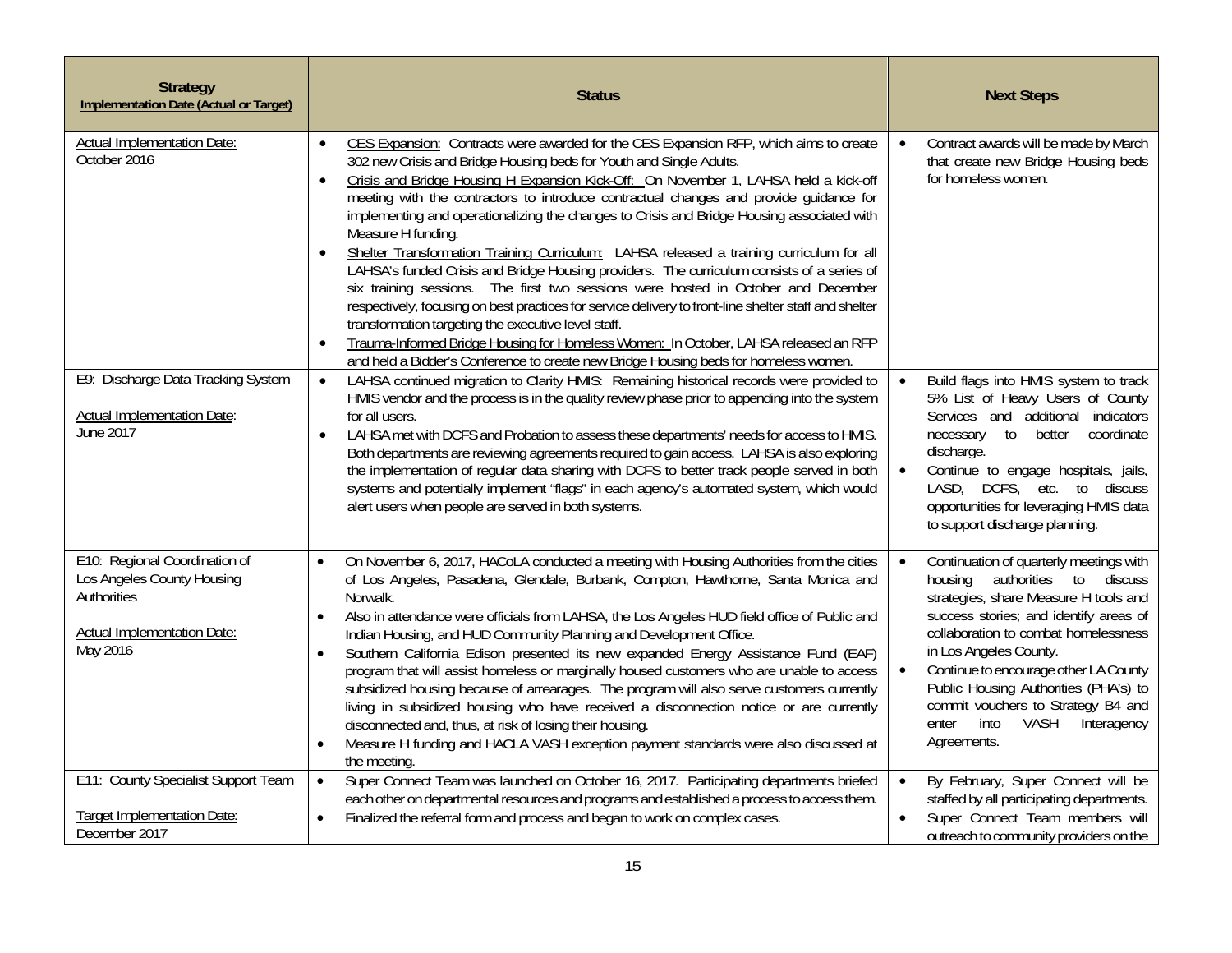| <b>Strategy</b><br><b>Implementation Date (Actual or Target)</b>                                                                                                                                 | <b>Status</b>                                                                                                                                                                                                                                                                                                                                                                                                                                                                                                                                                                                                                                                                                                                                                        | <b>Next Steps</b>                                                                                                                                                                                                                                                                                                                                                                                                                                                                                                                                               |
|--------------------------------------------------------------------------------------------------------------------------------------------------------------------------------------------------|----------------------------------------------------------------------------------------------------------------------------------------------------------------------------------------------------------------------------------------------------------------------------------------------------------------------------------------------------------------------------------------------------------------------------------------------------------------------------------------------------------------------------------------------------------------------------------------------------------------------------------------------------------------------------------------------------------------------------------------------------------------------|-----------------------------------------------------------------------------------------------------------------------------------------------------------------------------------------------------------------------------------------------------------------------------------------------------------------------------------------------------------------------------------------------------------------------------------------------------------------------------------------------------------------------------------------------------------------|
|                                                                                                                                                                                                  | Established daily case conferences to discuss hard-to-serve clients and formulate multi-<br>$\bullet$<br>disciplinary interventions.<br>Provided briefings at DHS and DMH program meetings to introduce Super Connect and to begin<br>$\bullet$<br>formalizing internal workflows within each department for expedited Super Connect referral<br>linkages.                                                                                                                                                                                                                                                                                                                                                                                                           | purpose and availability of the Super<br>Connect Team and establish effective<br>referral and service coordination<br>process.                                                                                                                                                                                                                                                                                                                                                                                                                                  |
| E12: Enhanced Data Sharing and<br>Tracking<br>Actual Implementation Date:<br><b>June 2017</b>                                                                                                    | RES hosted a presentation by analysts from the University of Chicago and UCLA who<br>$\bullet$<br>demonstrated the functionality and results of predictive models they developed, which would<br>either replace or enhance the 5% prioritization process for heavy users of County services.<br>CEO Research and Evaluation Services (RES) began receiving homeless client data from<br>$\bullet$<br>WDACS and DMH.<br>The evaluation panel formed for the predictive analytics proof of concept returned a<br>$\bullet$<br>recommendation to implement the prioritization models to either replace or enhance the 5%<br>process. In response, RES worked with the HI to schedule a presentation for program<br>managers.                                            | Continue to assess implementation of<br>prioritization models.<br>Support AB 210 implementation and<br>$\bullet$<br>utilize authority under the law to<br>generate enhanced 5% files for<br>departments.<br>Support Public Sector Analytics'<br>completion of the forthcoming HI<br>evaluation                                                                                                                                                                                                                                                                  |
| E13: Coordination of Funding for<br>Supportive Housing<br><b>Target Implementation Date:</b><br>Fall 2018                                                                                        | The Los Angeles Housing and Community Investment Department (HCID-LA) received<br>$\bullet$<br>consultant applications and is working with CDC to review and determine allocation of costs<br>between partner agencies and funding sources.<br>The consultant is the vendor of a "Civic Application Platform" (CAP). This CAP system has<br>$\bullet$<br>been used by many County and City of Los Angeles departments to manage projects that allow<br>for engagement with the public and workflow assignments. The CAP system will be modified<br>for use with the Notice of Funding Availability (NOFA) application system for the County and<br>LA City funding efforts.<br>The E13 workgroup and other related subcommittees are meeting regularly.<br>$\bullet$ | Determine share of costs between<br>$\bullet$<br>agencies. (Estimated one time cost is<br>\$195k. Estimated annual maintenance<br>and support costs are \$96k.)<br>Request funding for County portion.<br>Execute agreement with selected<br>consultant.<br>Continue on-going dialog with City and<br>County agencies regarding alignment<br>of funding and monitoring criteria for<br>permanent supportive housing.<br>Once financing and other details are<br>finalized, the coordinated funding<br>application is expected to go live within<br>four months. |
| E14: Enhanced Services for Transition<br>Age Youth (H)<br><b>Actual/Target Implementation Dates:</b><br>Phase 1: Actual-August 2016<br>Phase 2: Actual - September 2016<br>Phase 3: Target - TBD | Phase 1- Work with LA Coalition to End Youth Homelessness (LACEYH):<br>On an ongoing basis, both LAHSA and the County HI continue to engage with LACEYH and<br>$\bullet$<br>make connections to County Departments and services available through mainstream systems.<br>Phase 2 - Support the Enhancement of the Youth CES:<br>Expansion and strengthening of the Youth system is ongoing.<br>$\bullet$                                                                                                                                                                                                                                                                                                                                                             | HYFLA will complete a planning<br>proposal and budget for a live<br>convening in 2018 focused on youth<br>empowerment and best-practices in<br>serving<br>youth<br>experiencing<br>homelessness.                                                                                                                                                                                                                                                                                                                                                                |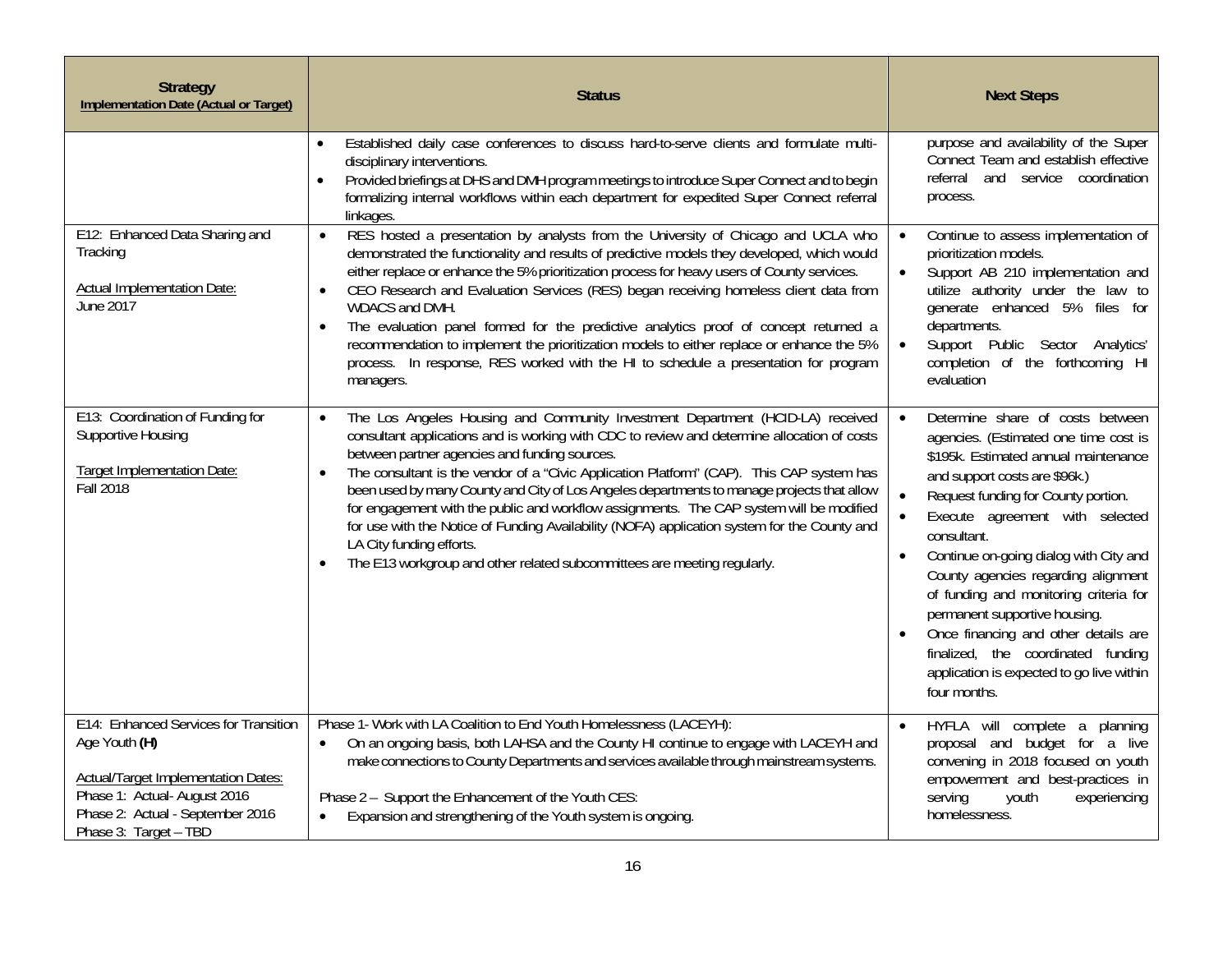| <b>Strategy</b><br><b>Implementation Date (Actual or Target)</b> | <b>Status</b>                                                                                                                                                                                                                                                                                                                                                                                                                                                                                                                                                                                                                                                                                                                                                                                                                                                                                                                                                                                                                                                                                                                                                                                                                                                                                                                                                                                                                                                                                                                                                                                                                                                                                                                                                                                                                                                                                                                                                                                                                                                                                                                                                                                                                                                                                                                                                                                                                                                                                                                                                                                                                                                                                                                                                                                                                                                                                                                                                                                                                                                                                                                                                                | <b>Next Steps</b>                                                                                                                                                                                                                                                                                                                                                                                                                                                                                                                                                                                                                                                                                                                                                              |
|------------------------------------------------------------------|------------------------------------------------------------------------------------------------------------------------------------------------------------------------------------------------------------------------------------------------------------------------------------------------------------------------------------------------------------------------------------------------------------------------------------------------------------------------------------------------------------------------------------------------------------------------------------------------------------------------------------------------------------------------------------------------------------------------------------------------------------------------------------------------------------------------------------------------------------------------------------------------------------------------------------------------------------------------------------------------------------------------------------------------------------------------------------------------------------------------------------------------------------------------------------------------------------------------------------------------------------------------------------------------------------------------------------------------------------------------------------------------------------------------------------------------------------------------------------------------------------------------------------------------------------------------------------------------------------------------------------------------------------------------------------------------------------------------------------------------------------------------------------------------------------------------------------------------------------------------------------------------------------------------------------------------------------------------------------------------------------------------------------------------------------------------------------------------------------------------------------------------------------------------------------------------------------------------------------------------------------------------------------------------------------------------------------------------------------------------------------------------------------------------------------------------------------------------------------------------------------------------------------------------------------------------------------------------------------------------------------------------------------------------------------------------------------------------------------------------------------------------------------------------------------------------------------------------------------------------------------------------------------------------------------------------------------------------------------------------------------------------------------------------------------------------------------------------------------------------------------------------------------------------------|--------------------------------------------------------------------------------------------------------------------------------------------------------------------------------------------------------------------------------------------------------------------------------------------------------------------------------------------------------------------------------------------------------------------------------------------------------------------------------------------------------------------------------------------------------------------------------------------------------------------------------------------------------------------------------------------------------------------------------------------------------------------------------|
| Phase 4: Actual - October 2016                                   | System pilots launched in November 2017 with DCFS and Probation to increase coordination<br>$\bullet$<br>with Youth CES and discharge planning for youth exiting dependent care.<br>Pilot in development with WDACS to link youth housed in RRH to employment. Implementation<br>$\bullet$<br>was delayed aligning and leverage implementation of Strategies C2/C7 by WDACS.<br>LAHSA finalized contract with LACOE to provide CES liaisons to coordinate education<br>$\bullet$<br>resources with CES. Implementation began in August 2017, with all SPAs targeted for<br>implementation by June 2018.<br>Youth Collaboration is ongoing through LAHSA's lived experience advisory group for youth,<br>$\bullet$<br>which was named the Homeless Youth Forum of LA (HYFLA).<br>Youth Regional Coordinators are enhancing regional connections to CESY.<br>$\bullet$<br>Phase 3 - Design a Youth Housing Stability Pilot:<br>In progress. Measure H funding approved in Strategy E14 for CES Education Liaisons. A<br>screening and referral form used by education agencies to connect youth to CESY was drafted<br>by LACOE and LAUSD in December 2017, and will be finalized by June 2018. Upon LACOE<br>Education Liaisons being fully implemented, educational liaisons will help inform how best to<br>implement the Housing Stability Pilot in school districts.<br>Discussion is ongoing around the best way to implement this component with one or more<br>$\bullet$<br>County departments and a Community Based Organization (CBO) that is not connected to the<br>homeless services delivery system, but focuses on serving youth.<br>Phase 4 - Expand programs providing housing navigation, access/drop-in centers, shelter,<br>aftercare/case management and transitional housing for youth.<br>Expand Shelters: In Progress - Measure H funding approved to expand Crisis and Bridge<br>Housing for Youth in Strategy B8. Contracts awarded in November 2017 with a<br>December 2017 program start.<br>Expand Housing Navigation: In progress - Measure H funding approved to expand youth<br>specific Housing Navigators through Strategy E7: Strengthening CES. Expansion of current<br>contracts began in September 2017; Contracts awarded in November 2017 with a<br>December 2017 program start.<br>Expand Other Components: In Progress. Measure H funding approved in Strategy B3 to<br>$\bullet$<br>expand youth-specific RRH, and in Strategy E14 to expand Transitional Housing (TH) models,<br>create family reconnection models, and enhance access and drop-in centers. Expansion<br>contracts began in Sept. 2017. First procurement for TH released in August 2017, with awards<br>finalized in November 2017 and a program start date of December 2017. Procurement for<br>youth family reconnection (YFR) started in October 2017, with proposals reviewed and scored<br>in December 2017, and an expected start date of Spring 2018. Preliminary conversations for<br>determining an appropriate procurement strategy for youth drop-in center enhancements are<br>in progress, with procurement expected to begin in or around June 2018 | A screening and referral form will be<br>$\bullet$<br>finalized and implemented at several<br>schools to connect secondary students<br>to CES.<br>SPA-level live convening's will take<br>$\bullet$<br>place strengthening connections<br>between YCES and higher education<br>institutions that will identify strategies<br>for better identifying post-secondary<br>students experiencing homelessness<br>and connecting them to CESY as<br>appropriate.<br>Youth family reconnection awards will<br>be finalized by June 2018, with an<br>expected program start date in<br>September 2018.<br>A procurement strategy will be finalized<br>for youth drop-in center enhancements<br>in or around June 2018, with the<br>procurement process finalized by<br>September 2018. |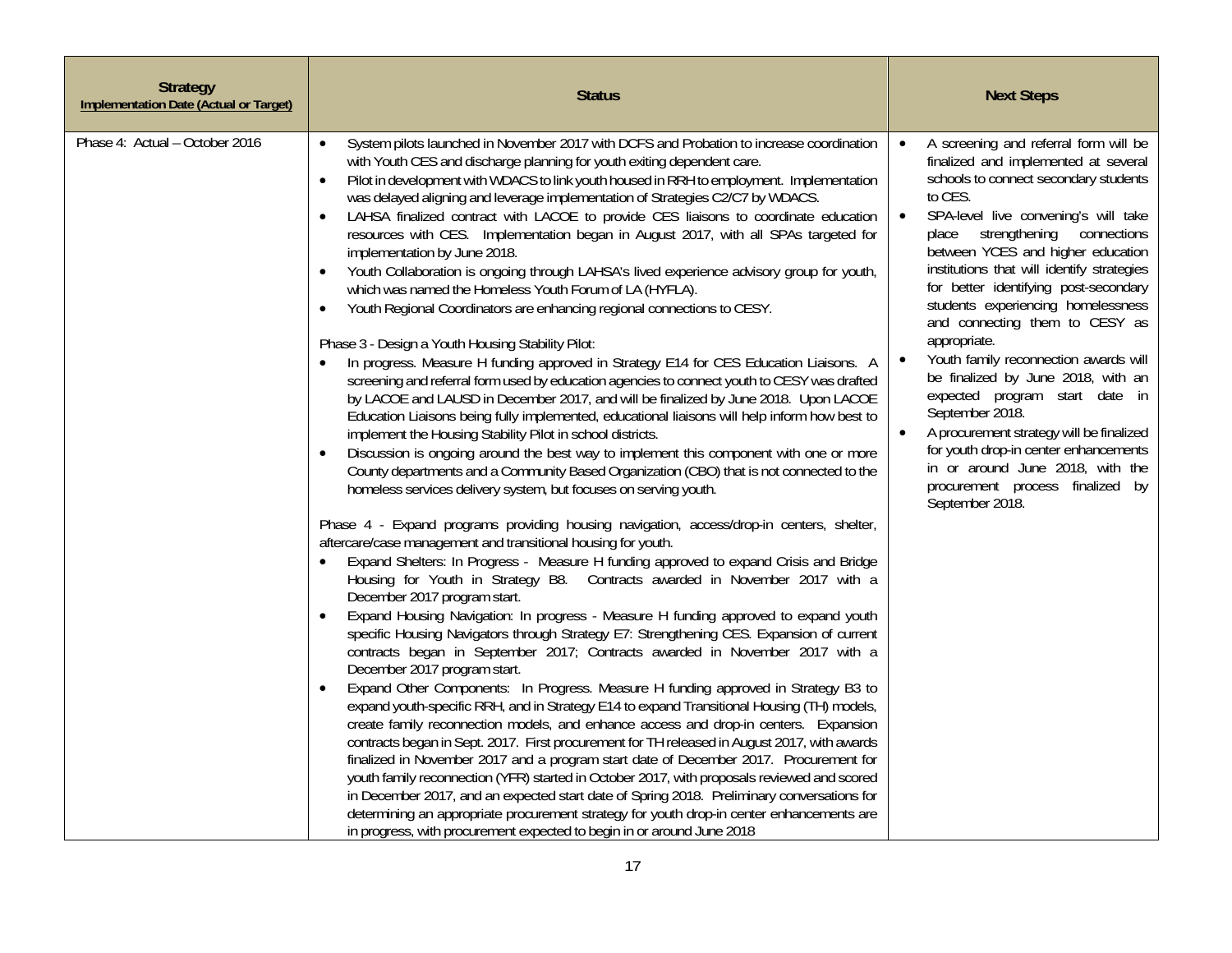| <b>Strategy</b><br><b>Implementation Date (Actual or Target)</b>                                                                         | <b>Status</b>                                                                                                                                                                                                                                                                                                                                                                                                                                                                                                                                                                                                                                                                                                                                                                                                                                                                                                                                                                                                                                                                                | <b>Next Steps</b>                                                                                                                                                                                                                                                                                                                 |
|------------------------------------------------------------------------------------------------------------------------------------------|----------------------------------------------------------------------------------------------------------------------------------------------------------------------------------------------------------------------------------------------------------------------------------------------------------------------------------------------------------------------------------------------------------------------------------------------------------------------------------------------------------------------------------------------------------------------------------------------------------------------------------------------------------------------------------------------------------------------------------------------------------------------------------------------------------------------------------------------------------------------------------------------------------------------------------------------------------------------------------------------------------------------------------------------------------------------------------------------|-----------------------------------------------------------------------------------------------------------------------------------------------------------------------------------------------------------------------------------------------------------------------------------------------------------------------------------|
| E15: Homeless Voter Registration and<br><b>Access to Vital Records</b><br><b>Actual Implementation Date:</b><br>January 2017             | Over the past six months, the Registrar-Recorder/County Clerk (RR/CC) participated in five<br>$\bullet$<br>Homeless Connect days and related events, offering information on how to obtain birth<br>certificates using a fee waiver, voter registration opportunities, and election information.<br>During the past six months, the RR/CC has processed approximately 2,400 birth certificates<br>$\bullet$<br>using Affidavit of Homeless Status for Fee Exempt Certified Copy of Birth Certificate waivers.<br>The waiver allows homeless individuals to obtain birth certificates free of charge.<br>Currently, the RR/CC has approximately 1,600 active homeless voters in the voter database,<br>$\bullet$<br>which represents an increase of roughly 300% from the onset of the Homeless Initiative.                                                                                                                                                                                                                                                                                   | RR/CC will continue to promote voter<br>education and civic engagement in<br>homeless communities, with local cities, and<br>homeless services agencies. This includes<br>reaching out to new community partners and<br>exploring more opportunities with current<br>partnerships and emphasis on the upcoming<br>2018 elections. |
| E16: Affordable Care Act Opportunities<br>Implementation Date:<br>Actual: July 2017<br>Health Homes: Targeted for 2019                   | Cumulative enrollments in WPC program for Round I and II programs through November 2017<br>$\bullet$<br>have reached 137,715 cumulative total member months of which 106,213 were eligible for<br>funding through Medi-Cal.<br>Regional Coordinating Centers have been secured in all eight SPAs.<br>$\bullet$<br>WPC submitted rollover and budget adjustment documents to the State on November 30th and<br>$\bullet$<br>has submitted responses to State questions.                                                                                                                                                                                                                                                                                                                                                                                                                                                                                                                                                                                                                       | · State rollover templates and budget<br>adjustments are being discussed with the<br>State for WPC program year two due to<br>condensed planning timeframes.<br>• Hiring will continue to be a focused activity<br>for WPC.                                                                                                       |
| E17: Regional Homelessness<br>Advisory Council and Implementation<br>Coordination<br><b>Actual Implementation Date:</b><br>February 2017 | The Regional Homelessness Advisory Council (RHAC) held its most recent quarterly meeting on<br>November 15, 2017. Discussion focused on the:<br>Framework for developing local homeless policies and plans aimed to ensure better outcomes<br>$\bullet$<br>for individuals experiencing homelessness.<br>System performance measure data.<br>$\bullet$<br>Ad Hoc Committee on Women and Homelessness Report that included recommendations for<br>$\bullet$<br>additional analysis; training and capacity building; increase in services; and advocacy and<br>policy development.                                                                                                                                                                                                                                                                                                                                                                                                                                                                                                             | The RHAC will continue to meet quarterly.                                                                                                                                                                                                                                                                                         |
| <b>INCREASE AFFORDABLE/HOMELESS HOUSING</b>                                                                                              |                                                                                                                                                                                                                                                                                                                                                                                                                                                                                                                                                                                                                                                                                                                                                                                                                                                                                                                                                                                                                                                                                              |                                                                                                                                                                                                                                                                                                                                   |
| F1: Promote Regional SB 2<br>Compliance<br><b>Actual Implementation Date:</b><br>November 2016                                           | The Best Practices Guide, titled "Local Zoning Best Practices for Shelter and Transitional and<br>$\bullet$<br>Supportive Housing: An SB 2 Primer," was completed in October 2017.<br>The County Code Analysis, titled "SB 2 (2007), Affirmatively Advancing Solutions to<br>$\bullet$<br>Homelessness: Los Angeles County Title 22 Analysis & Recommendations" was completed in<br>October 2017.<br>The Best Practices Guide and County Code Analysis were presented at the Southern California<br>$\bullet$<br>Association of Government's (SCAG's) Technical Working Group on October 19, 2017.<br>DRP worked with CEO IT to finalize and launch the SB2 web page, which is now live on the<br>$\bullet$<br>Homeless Initiative website.<br>DRP and the consultant provided an informational presentation to the Regional Planning<br>$\bullet$<br>Commission (RPC) on November 8, 2017, which included an overview of SB 2 and permanent<br>supportive housing. The presentation was part of an ongoing series of presentations requested<br>by RPC to inform them about housing issues. | DRP will work with the Board and<br>$\bullet$<br>CEO-HI on next steps, which may<br>include drafting a new ordinance<br>and/or revisions to the current County<br>Code.                                                                                                                                                           |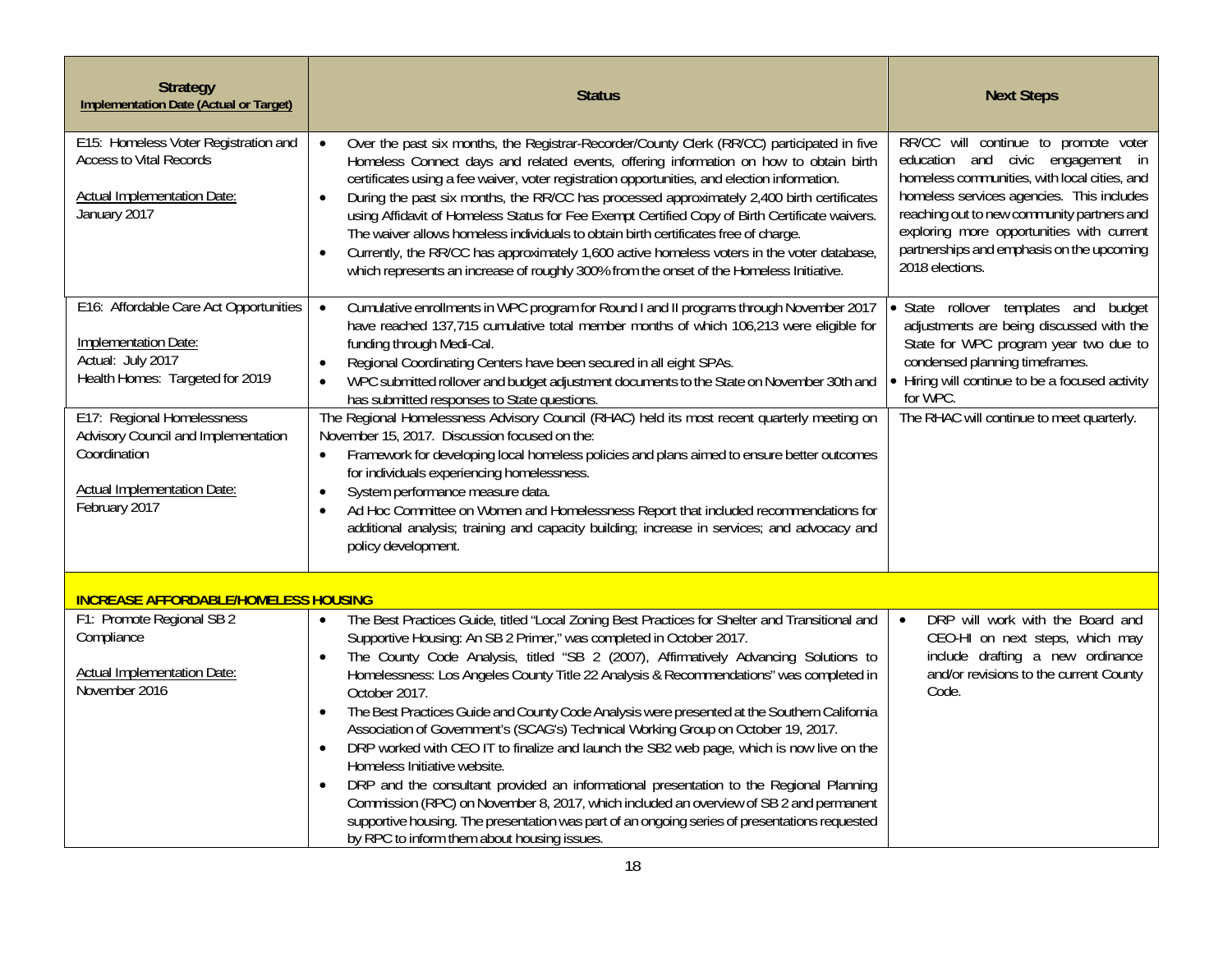| <b>Strategy</b><br><b>Implementation Date (Actual or Target)</b>                                                                                  | <b>Status</b>                                                                                                                                                                                                                                                                                                                                                                                                                                                                                                                                                                                                                                                                                                                                                                                             | <b>Next Steps</b>                                                                                                                                                                                                                                                                                                                                                                                                                                                                                                                                                                                                                                                                                              |
|---------------------------------------------------------------------------------------------------------------------------------------------------|-----------------------------------------------------------------------------------------------------------------------------------------------------------------------------------------------------------------------------------------------------------------------------------------------------------------------------------------------------------------------------------------------------------------------------------------------------------------------------------------------------------------------------------------------------------------------------------------------------------------------------------------------------------------------------------------------------------------------------------------------------------------------------------------------------------|----------------------------------------------------------------------------------------------------------------------------------------------------------------------------------------------------------------------------------------------------------------------------------------------------------------------------------------------------------------------------------------------------------------------------------------------------------------------------------------------------------------------------------------------------------------------------------------------------------------------------------------------------------------------------------------------------------------|
| F2: Linkage Fee Nexus Study, and<br>F5: Incentive Zoning/Value Capture<br><b>Strategies</b><br><b>Actual Implementation Date:</b><br>January 2018 | During this quarter, DRP and its consultant completed revised drafts of the Affordable Housing<br>$\bullet$<br>Action Plan (Action Plan), which will be finalized and transmitted to the Board in February 2018.<br>The Action Plan will include analyses and recommendations for an inclusionary housing policy;<br>$\bullet$<br>a linkage fee on development; affordable housing preservation; value capture and incentive<br>zoning strategies; community land trusts and other shared equity models; and other strategies<br>as appropriate.<br>The consultant team completed three studies to inform the Action Plan: 1) An analysis of<br>$\bullet$<br>existing conditions and the real estate market; 2) A linkage fee nexus study; and 3) An<br>inclusionary housing feasibility study.           | DRP and its consultant team<br>will<br>the<br>Action<br>Plan<br>in<br>finalize<br>February 2018, and explore potential<br>implementation<br>ordinances<br>for<br>inclusionary housing and affordable<br>housing preservation.                                                                                                                                                                                                                                                                                                                                                                                                                                                                                  |
| F3: Support for Inclusionary Zoning<br>for Affordable Rental Units<br><b>Actual Implementation Date:</b><br>March 2016                            | DRP and its consultant team will finalize the Affordable Housing Action Plan, which will include<br>$\bullet$<br>recommendations on a potential Inclusionary Zoning Ordinance.<br>Assembly Bill 1505 was enacted in September 2017. The law restores local governments'<br>$\bullet$<br>authority to require the inclusion of affordable rental units as one component of their local<br>inclusionary housing policies.                                                                                                                                                                                                                                                                                                                                                                                   | DRP to meet with Board Offices to<br>$\bullet$<br>discuss the Affordable Housing Action<br>Plan and recommendations on a<br>potential<br>Inclusionary<br>Zoning<br>Ordinance.                                                                                                                                                                                                                                                                                                                                                                                                                                                                                                                                  |
| F4: Development of Second Dwelling<br>Unit Pilot Project<br><b>Actual Implementation Date:</b><br>August 2017                                     | Since the last quarterly report, the F4 team held multiple internal meetings and joint meetings<br>$\bullet$<br>with other County departments to continue the planning process; held community meetings on<br>the Accessory Dwelling Unit (ADU) ordinance; conducted community tours related to the<br>ordinance in two areas; and participated in a national ADU conference in Portland.<br>Community Development Commission (CDC) completed procurement of ADU new<br>$\bullet$<br>construction consultant.<br>CDC hosted ADU Design Competition workshop with the Los Angeles County Arts Commission<br>$\bullet$<br>(LACAC).<br>LACAC received forty-three YES to ADU design competition submissions.<br>$\bullet$<br>Public hearing on ADU Ordinance is scheduled for January 24, 2018.<br>$\bullet$ | Contract with LA Mas as consultant for<br>new construction ADUs.<br>Complete<br>marketing<br>brochure<br>$\bullet$<br>explaining the ADU program details,<br>which will be used to recruit prospective<br>property owners. Once complete, the<br>brochure will be shared with CDC's<br>existing list of interested property<br>Those expressing further<br>owners.<br>interest will be screened to see if they<br>are good candidates for the pilot.<br>Next Regional Planning Commission<br>public hearing on ADU Ordinance<br>scheduled for January 24, 2018.<br>LACAC finalizing development of three<br>community YES to ADU round<br>tables/exhibitions, and awards event<br>slated for March/April 2018. |
| F6: Use of Public Land for Homeless<br>Housing<br><b>Target Implementation Date:</b><br>First half of 2018                                        | Implementation is pending:<br>CEO Asset Management is currently reviewing a list of vacant/underutilized County-owned<br>$\bullet$<br>property that could be used for homeless housing. They will continue to consult with the                                                                                                                                                                                                                                                                                                                                                                                                                                                                                                                                                                            | between CEO Asset<br>A meeting<br>$\bullet$<br>Management and Homeless Initiative<br>staff<br>to<br>discuss<br>potential                                                                                                                                                                                                                                                                                                                                                                                                                                                                                                                                                                                       |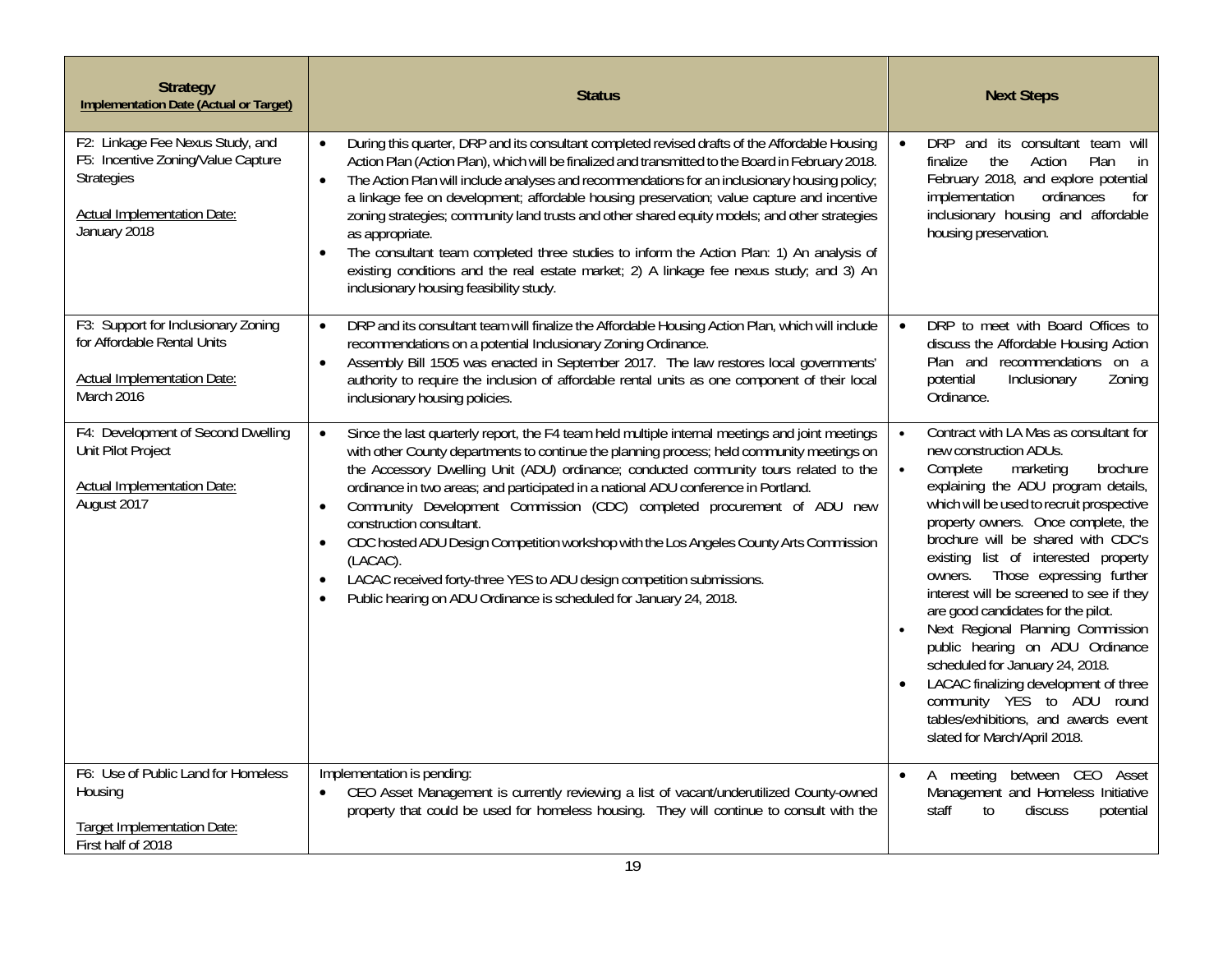| <b>Strategy</b><br><b>Implementation Date (Actual or Target)</b>                                                                                                 | <b>Status</b>                                                                                                                                                                                                                                                                                                                                                                                                                                                                                                                                                                                                                                                                                                                                                                                                                                                                             | <b>Next Steps</b>                                                                                                                                                                                                                                                                                                                                                                                                                                                                                                                                     |
|------------------------------------------------------------------------------------------------------------------------------------------------------------------|-------------------------------------------------------------------------------------------------------------------------------------------------------------------------------------------------------------------------------------------------------------------------------------------------------------------------------------------------------------------------------------------------------------------------------------------------------------------------------------------------------------------------------------------------------------------------------------------------------------------------------------------------------------------------------------------------------------------------------------------------------------------------------------------------------------------------------------------------------------------------------------------|-------------------------------------------------------------------------------------------------------------------------------------------------------------------------------------------------------------------------------------------------------------------------------------------------------------------------------------------------------------------------------------------------------------------------------------------------------------------------------------------------------------------------------------------------------|
|                                                                                                                                                                  | Homeless Initiative and various County departments to identify properties that hold the most<br>potential and conform to the required land use regulations.<br>Proposed governing structure options and land development policies are being developed.<br>$\bullet$                                                                                                                                                                                                                                                                                                                                                                                                                                                                                                                                                                                                                       | recommendations has been scheduled<br>for late February 2018.                                                                                                                                                                                                                                                                                                                                                                                                                                                                                         |
| F7: Preserve and Promote the<br>Development of Affordable Housing for<br>Homeless Families and Individuals (H)<br>Actual Implementation Date:<br>December 2017   | In October 2017, the CDC received a total of 20 eligible applications in response to the<br>September 2017 issuance of NOFA 23-A. The NOFA included \$9.2M of Measure H capital<br>subsidy.<br>CDC completed the review and scoring of these 20 applications and convened its Independent<br>$\bullet$<br>Review Panel for final recommendations in early January 2018.<br>CDC is currently in the process of obtaining approval to recommend funding commitments for<br>all 20 projects to the Board of Supervisors. The NOFA 23-A funding will facilitate the<br>development of approximately 1,300 affordable units, including 900 units targeting homeless<br>households.<br>Measure H capital funds will subsidize the development of approximately 70 units for homeless<br>$\bullet$<br>households in projects throughout LA County, with construction completion slated for 2020. | CDC will issue the official notice of<br>awards to selected projects of NOFA<br>23-A in late January 2018.<br>CDC will file a Board letter requesting<br>$\bullet$<br>approval of funding commitments for 11<br>projects for the February 20 Board<br>agenda.                                                                                                                                                                                                                                                                                         |
| F7: One-time Housing Innovation Fund<br>(H)<br><b>Target Implementation Date</b><br>RFP release: March 2018<br>Selection of winning proposals:<br>September 2018 | HI continues to work closely with consultant on the development of the solicitation for the<br>Housing Innovation Grant. The solicitation will seek proposals that expedite and/or reduce the<br>cost of developing affordable/homeless housing. The solicitation period is expected to begin<br>in March 2018.                                                                                                                                                                                                                                                                                                                                                                                                                                                                                                                                                                           | HI staff will present the proposed<br>$\bullet$<br>solicitation process to Board Deputies<br>at the January 25 Homeless Policy<br>Board Deputies meeting.<br>HI will submit Board letter for the<br>$\bullet$<br>February 13 agenda. The Board letter<br>will outline the solicitation process and<br>request delegated authority for CEO to<br>execute contracts with selected<br>bidders.<br>A dedicated website for the Housing<br>Innovation Grant solicitation will be<br>launched in March, marking the<br>opening of the solicitation process. |